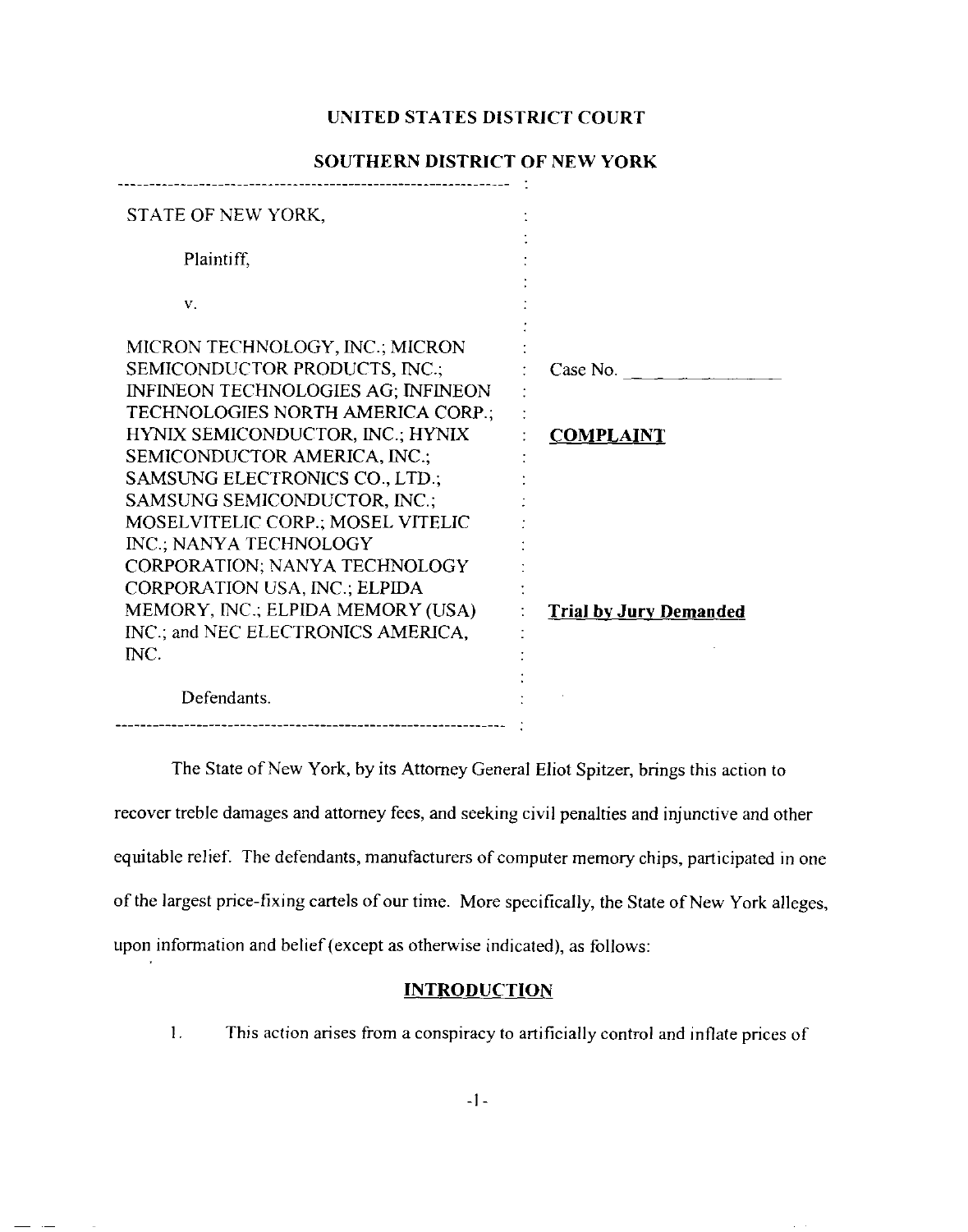semiconductors known as dynamic random access memory chips ("DRAM"). DRAM are memory chips that hold data and temporary instructions for quick access while the device is in use. One of the most important components of modern digital electronics, DRAM is used in virtually every kind of personal computer, as well as in many servers and other digital electronic devices ("DRAM containing products") .

2. In approximately 199, the defendant DRAM manufacturers entered into a secret, worldwide conspiracy designed to eliminate competition. Instead of competing, they began coordinating the prices they charged to the large computer manufacturers  $-$  commonly known as OEMs ("Original Equipment Manufacturers") – and to their other customers. This pricing coordination was not an isolated or occasional occurrence . Over a period of more than three years, there were hundreds, if not thousands, of pricing communications among the conspirators , intensifying in the days immediately preceding the dates on which the cartel members submitted pricing bids to the OEMs, their largest and most important customers . The conspirators succeeded in their principal objective: controlling DRAM prices and raising them far above competitive levels. As a result, consumers of PCs and other digital devices paid more for DRAM memory – or purchased less of it or purchased DRAM of lesser quality – than they would have in a competitive market. In sum, during the period 1998 through June of 2002, when federa <sup>l</sup> criminal inquiries into the price-fixing scheme began, pervasive exchanges of pricing information, coordination of pricing, and manipulation of the DRAM market became a routine way of doing business among the conspirators.

3. The scheme continued so long because the conspirators took deliberate steps to maintain its secrecy. Individuals participating in the price exchanges were instructed to refrain

 $-2 -$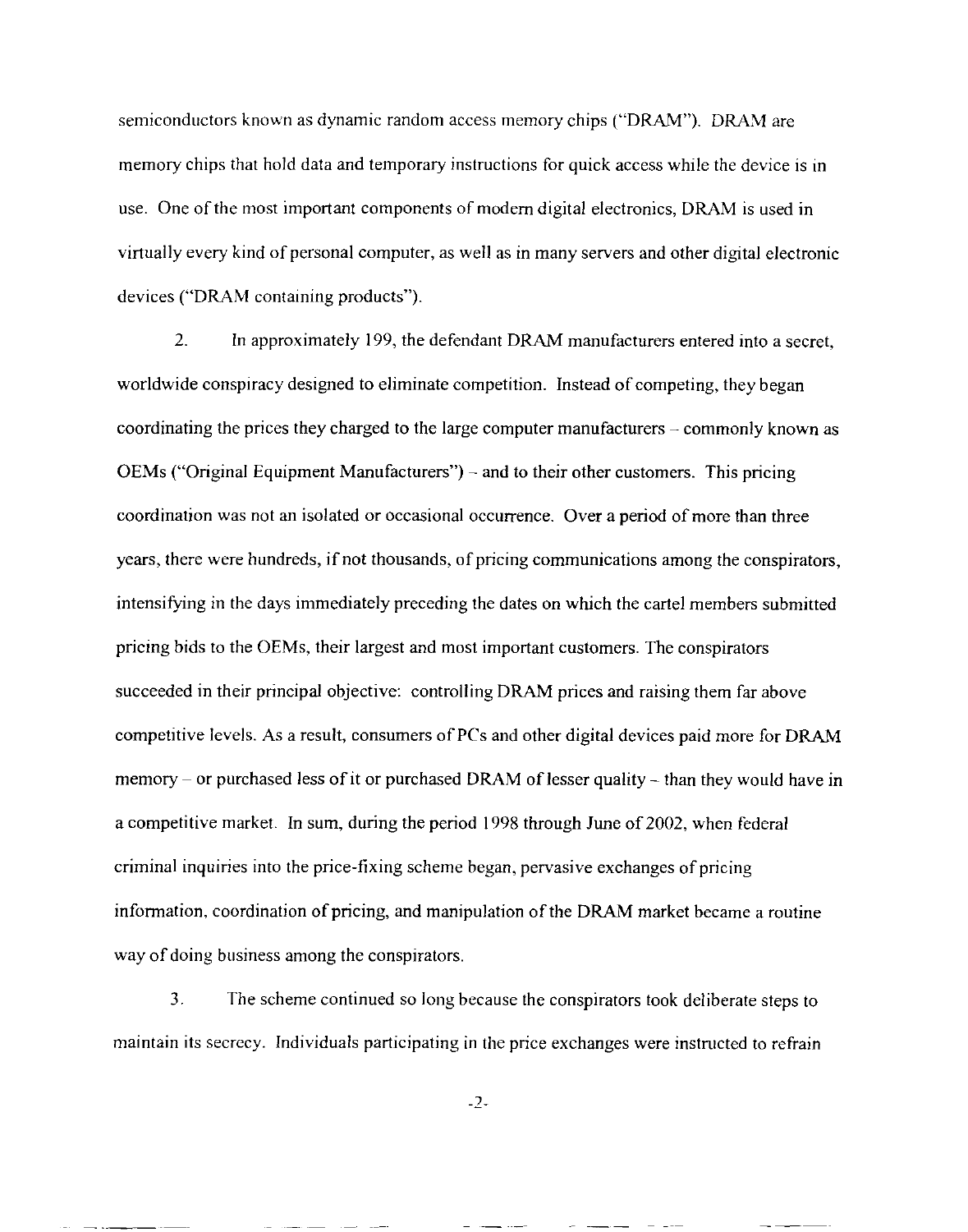from communicating via emails or cell phone calls, which might reveal their illegal activity.

4. In June, 2002, the U.S. Department of Justice launched a criminal investigation. One of the conspirators, Micron, initially denied any culpability, but later agreed to cooperate with federal investigators, revealing the details of the conspiracy in exchange for immunity from criminal charges. To date, four other companies – Samsung, Hynix, Infineon and Elpida – have been charged with, and have pleaded guilty to, federal criminal price-fixing. These four companies have agreed to pay fines in excess of \$730 million . [DOJ Release March 22, 2006.] Moreover, at least 12 employees or officers of these DRAM manufacturers have also pleaded guilty and, in many cases, agreed to serve prison terms in the United States . Justice Department officials have called the conspiracy "one of the largest cartels ever discovered ." [DOJ Releas e January 30, 2006.]

5. The DRAM conspiracy caused enormous damage to users of DRAM-containing products and DRAM memory chips. In particular, New York residents, businesses, schools and government entities purchased significant quantities of products containing price-fixed DRA M chips. Accordingly, the State of New York brings this action on its own behalf, and on behalf of its consumers, to recover the illegal overcharges flowing from the DRAM conspiracy and to secure related equitable relief

#### **JURISDICTION AND VENUE**

6. This complaint alleges violations of the Sherman Act, 15 U .S.C. §1 . It is filed under, and jurisdiction is conferred upon this Court by, sections 4, 12 and 16 of the Clayton Act, 15 U.S .C. §§ 15, 22 and 26 . The State of New York also alleges violations of state antitrust an d consumer protection and related laws, and seeks damages and civil penalties, as well as

-3-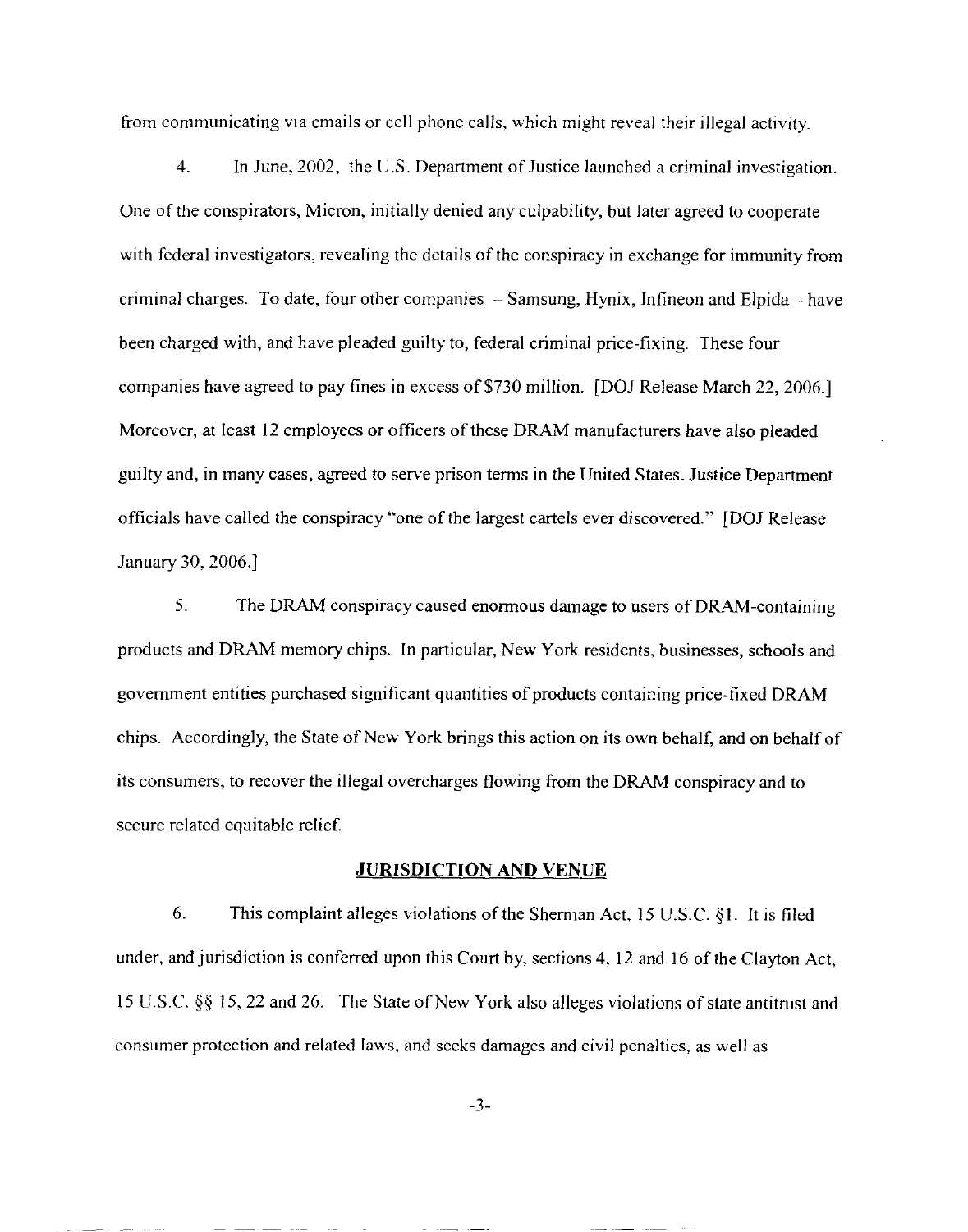injunctive and other equitable relief under those state laws. All claims under federal and state law are based upon a common nucleus of operative facts, and the entire action commenced by this Complaint constitutes a single case that would ordinarily be tried in one judicial proceeding .

7. The Court further has jurisdiction over the federal claims under 28 U .S .C. §§ 1331 and 1337. The Court has jurisdiction over the state law claims under 28 U .S.C. § 1367 because those claims are so related to the federal claims that they form part of the same case or controversy.

8. Jurisdiction over Defendants is proper pursuant to 15 U.S.C.  $\S$  22 and N.Y. C.P.L.R.  $\S\S 301$  and  $302(a)(1)$ , (2) and (3).

9. Venue is proper in this District under 15 U.S.C. § 22 and 28 U.S.C. § 1391 because each Defendant resides, transacts business, committed an illegal or tortious act, or is found in this District, and a substantial part of the events giving rise to the claims arose in this District.

### **THE PARTIES**

### **Plaintiff**

10. Plaintiff, the State of New York, brings this action as a sovereign state, in its proprietary capacity, as *parens patriae* and as otherwise authorized by law, including 15 U .S.C . § 15, N.Y. Gen. Bus. L . § 340 *et seq.,* N .Y. Exec . L. §§ 63(1), 63(12) and 63-c and the commo n law, on behalf of: (a) all state and local government branches, departments, agencies, subdivisions and other entities ("State Entities") that purchased DRAM or DRAM-containing products, directly or indirectly, from Defendants or their co-conspirators; and (b) all natura <sup>l</sup> persons in New York who purchased DRAM or DRAM-containing products indirectly from

-4-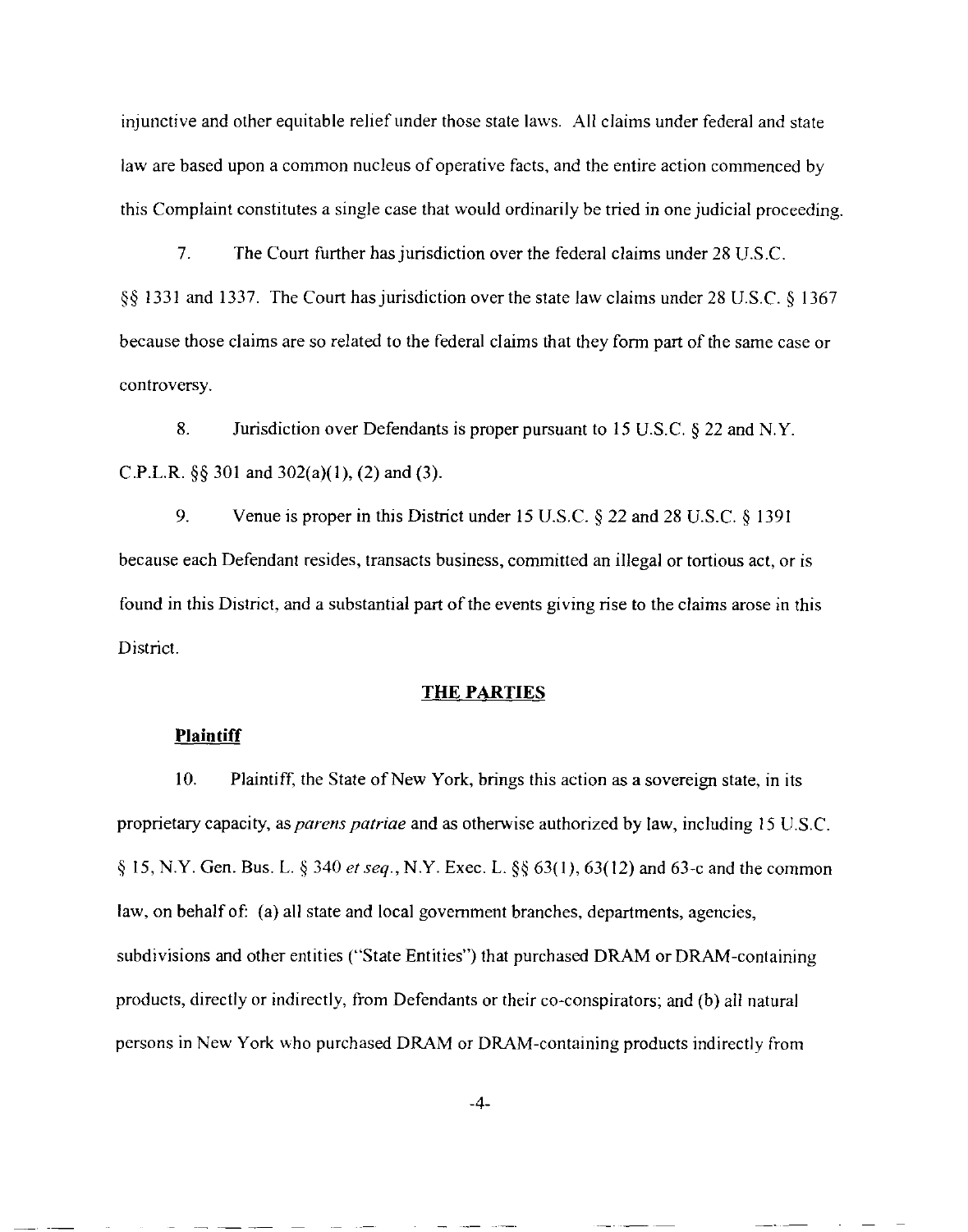Defendants or their co-conspirators. "State Entities" include the State itself, and all counties, cities, towns, villages, local governmental units, and other public bodies created under New York law.

#### **Defendants**

11. Defendant Micron Technology, Inc. is a Delaware corporation with its principal place of business at 8000 South Federal Way, Boise, Idaho. During the time period covered by this Complaint, Defendant Micron Technology, Inc. manufactured, sold and distributed DRAM throughout the United States, including New York, as well as worldwide .

12. Defendant Micron Semiconductor Products, Inc . is a wholly owned and controlled subsidiary of Defendant Micron Technology, Inc., with its principal place of business at 8000 South Federal Way, Boise, Idaho. During the time period covered by this Complaint, Defendant Micron Semiconductor Products, Inc., by itself and through its Crucial Technology division, sold and distributed DRAM to customers throughout the United States, including New York and worldwide. Micron Technology, Inc. and Micron Semiconductor Products, Inc. (including the Crucial Technology division) are referred to collectively as "Micron . "

13. Defendant Infineon Technologies AG is a German corporation with its principal place of business at St . Martin-Str. 53, 81669, Munich, Germany . During the time period covered by this Complaint, Defendant Infineon Technologies AG manufactured, sold and distributed DRAM throughout the United States, including New York, as well as worldwide .

14. Defendant Infineon Technologies North America Corp . is a wholly owned and controlled subsidiary of Infineon Technologies AG, with its principal place of business at 1730 North First Street, San Jose, California . During the time period covered by this Complaint,

-5-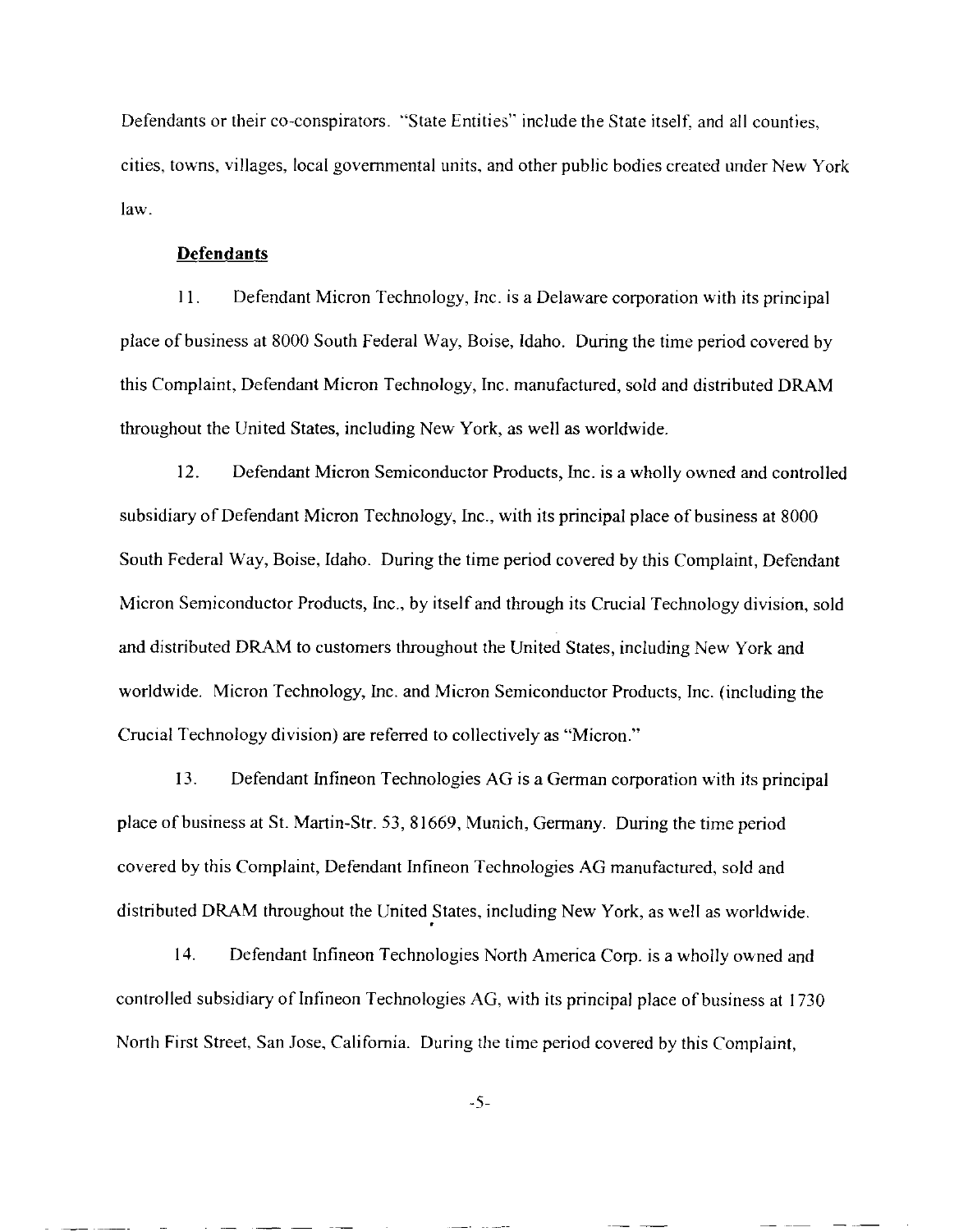Defendant Infineon Technologies North America Corp . sold and distributed DRAM to customers throughout the United States. Infineon Technologies AG and Infineon Technologies North America Corp. are referred to collectively as "Infineon."

15. Defendant Hynix Semiconductor, Inc. is a business entity organized under the laws of South Korea, with its principal place of business at SAN 136-1, Ami-Ri Bubal-eub, Ichon-si, Kyongki-do, Korea. During the time period covered by this Complaint, Defendant Hynix Semiconductor, Inc. manufactured, sold and distributed DRAM to customers throughout the United States, including New York, as well as worldwide .

16. Defendant Hynix Semiconductor America, Inc. is a wholly owned and controlled subsidiary of Defendant Hynix Semiconductor, Inc., with its principal place of business at 3101 North First Street, San Jose, California . During the time period covered by this Complaint, Defendant Hynix Semiconductor America, Inc . sold and distributed DRAM to customers throughout the United States, including New York, as well as worldwide . Hynix Semiconductor, Inc. and Hynix Semiconductor America, Inc . are referred to collectively as "Hynix . "

17. Defendant Samsung Electronics Co. Ltd. is a business entity organized under the laws of South Korea, with its principal place of business at Samsung Main Building 250-2 ga, Taepyung-ro Chung-gu, Seoul, Korea . During the time period covered by this Complaint, Defendant Samsung Electronics Co . Ltd. manufactured, sold and distributed DRAM to customers throughout the United States, including New York, as well as worldwide .

18. Defendant Samsung Semiconductor, Inc . is a wholly owned and controlled subsidiary of Defendant Samsung Electronics Co . Ltd., with its principal place of business at 3655 North First Street, San Jose, California . During the time period covered by this Complaint,

-6-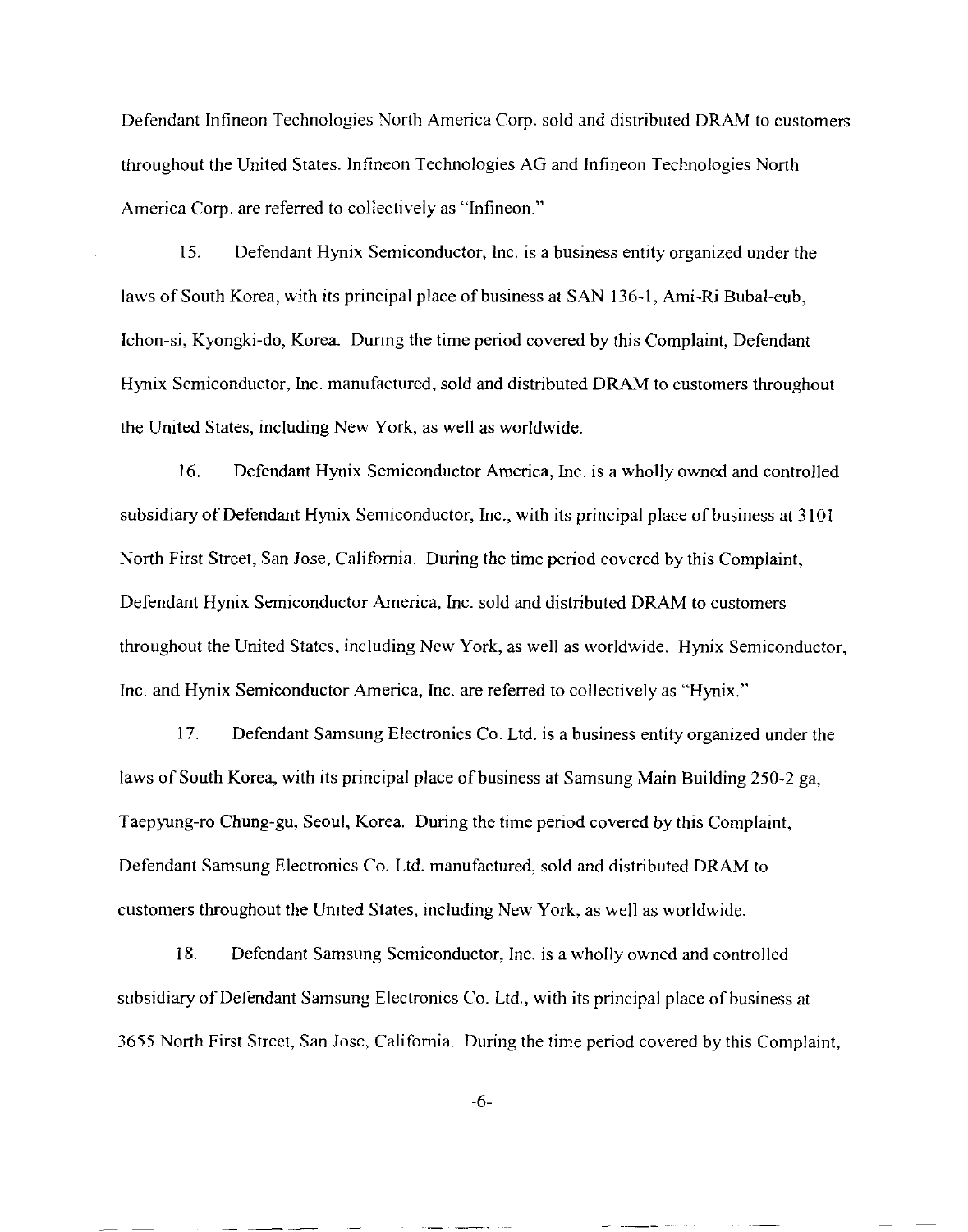Defendant Samsung Semiconductor, Inc. sold and distributed DRAM to customers throughout the United States, including New York, as well as worldwide. Samsung Electronics Co. Ltd., and Samsung Semiconductor, Inc. are referred to collectively as "Samsung."

19. Defendant Mosel Vitelic, Inc. ("MVI") is a business entity organized under the laws of Taiwan, with its principal place of business at No. 19 Li Hsin Road, Hsinchu Science Based Industrial Park, Hsinchu, Taiwan, R .O.C. During the time period covered by this Complaint, Defendant Mosel Vitelic, Corp. manufactured, sold and distributed DRAM to customers throughout the United States, including New York, as well as worldwide .

20. Defendant Mosel Vitelic Corporation ("MVC") is a wholly owned and controlled subsidiary of MVI with its principal place of business at 3910 North First Street, San Jose, California. During the time period covered by this Complaint, Defendant MVC sold and distributed DRAM to customers throughout the United States, including New York, as well as worldwide. MVC and MVI are referred to collectively as "Mosel Vitelic."

21. Defendant Nanya Technology Corporation is a business entity organized under the laws of Taiwan, with its principal place of business at HWA YA Technology Park, 669, Fu Hsing 3rd Rd., Kueishan, Taoyuan, Taiwan, R.O.C. During the time period covered by this Complaint, Defendant Nanya Technology Corporation manufactured, sold and distribute d DRAM to customers throughout the United States, including New York, as well as worldwide.

22. Defendant Nanya Technology Corporation USA, Inc . is a wholly owned and controlled subsidiary of Nanya Technology Corporation, with its principal place of business a <sup>t</sup> 675 E . Brokaw Road, San Jose, California . During the time period covered by this Complaint , Defendant Nanya Technology USA, Inc. sold and distributed DRAM to customers throughout

-7-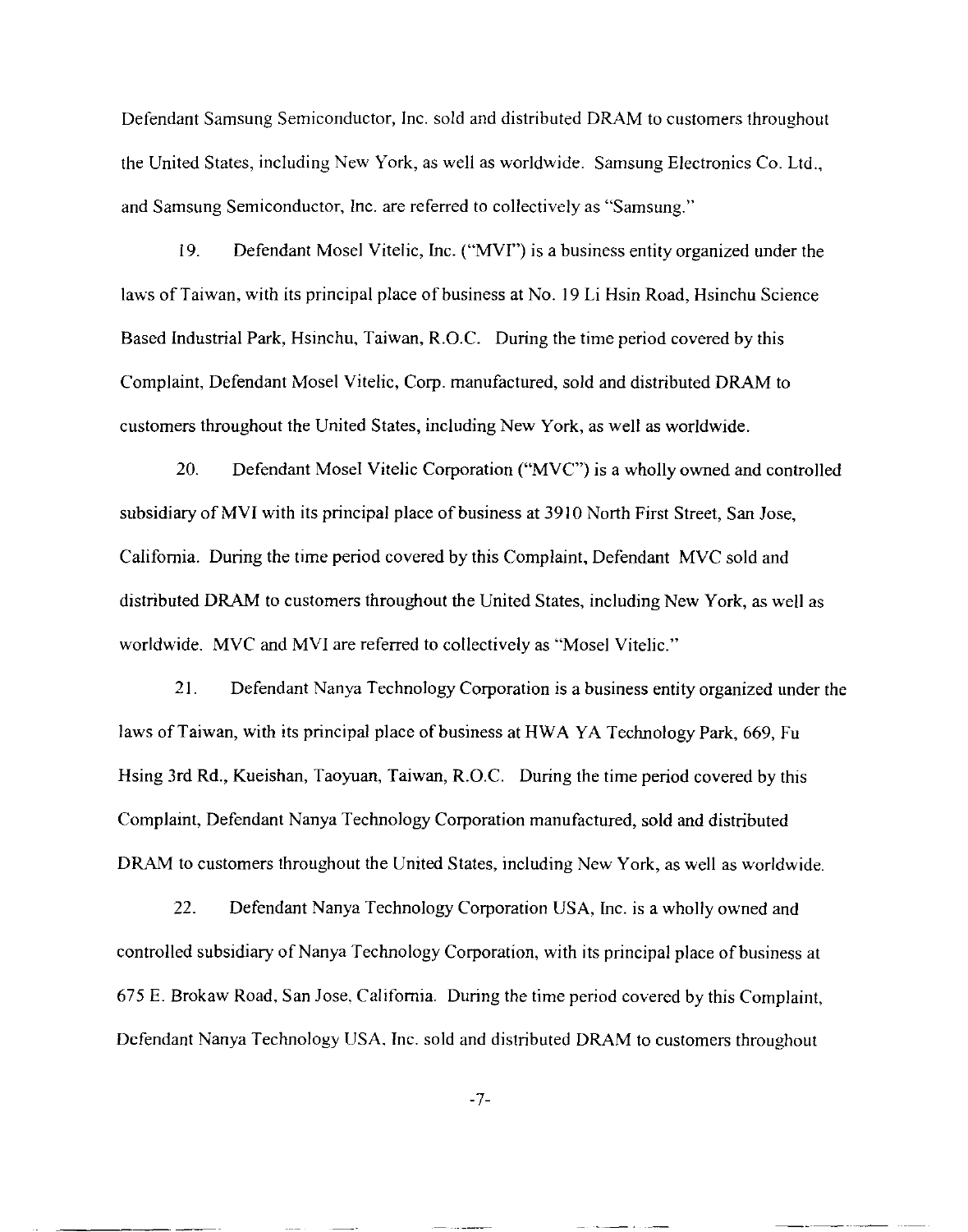the United States, including New York, as well as worldwide. Nanya Technology Corporation and Nanya Technology Corporation USA, Inc. are referred to collectively as "Nanya."

23. Defendant Elpida Memory, Inc. is a business entity organized under the laws of Japan, with its principal place of business at Sumitomo Seimei Yaesu Bldg., 3F, 2-1 Yaseu 2-chome, Chuo-ku, Tokyo, Japan. During the time period covered by this Complaint, Defendant Elpida Memory, Inc. manufactured, sold and distributed DRAM to customers throughout the United States, including New York, as well as worldwide .

24. Defendant Elpida Memory (USA), Inc . is a wholly owned and controlled subsidiary of Elpida Memory, Inc., with its principal place of business at 2001 Walsh Avenue, Santa Clara, California. During the time period covered by this Complaint, Defendant Elpida Memory (USA) Inc. sold and distributed DRAM to customers throughout the United States, including New York, as well as worldwide. Elpida Memory, Inc. and Elpida Memory (USA), Inc. are referred to collectively as "Elpida . "

25. Defendant NEC Electronics America, Inc . ("NEC") is a wholly owned and controlled subsidiary of NEC Electronics Corporation, with its principal place of business at 2880 Scott Boulevard, Santa Clara, California, and its manufacturing plant in Roseville, California. During the time period covered by this Complaint, Defendant NEC sold and distributed DRAM to customers throughout the United States, including New York, as well as worldwide.

### **The Conspiracy and Co-Conspirators**

26. The acts charged in this Complaint have been done by Defendants and their coconspirators, or were authorized, ordered, done, or ratified by their respective officers, agents ,

-8-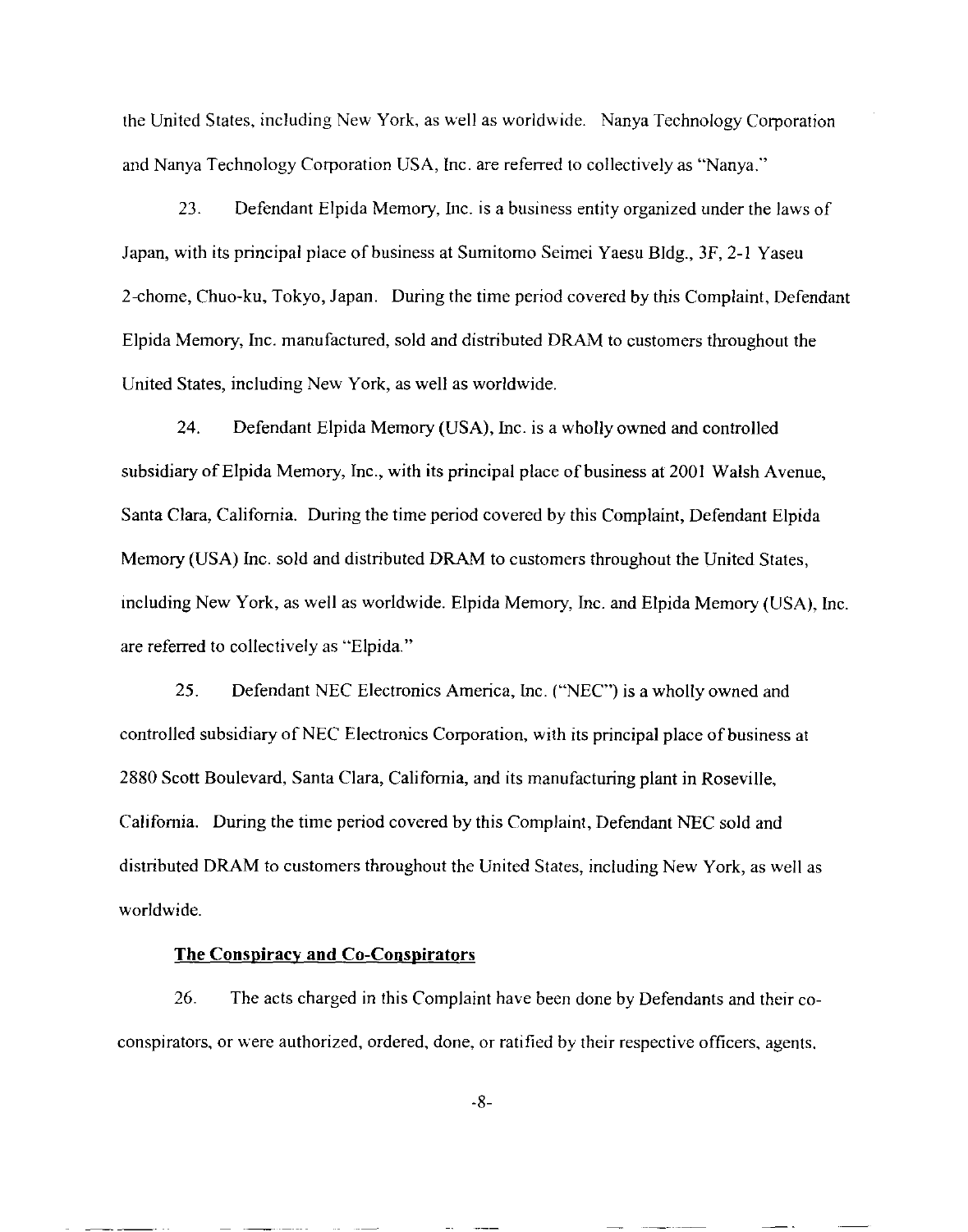employees or representatives while actively engaged in the business or affairs of each Defendant .

27. Each named Defendant acted as the agent of, or otherwise for or on behalf of, each other Defendant with respect to the matters alleged in this Complaint. Each Defendant that is a subsidiary of a foreign parent acts and acted  $-$  in the United States, including the State of New York – as the agent of, or otherwise for or on behalf of, its parent company.

28. Various others participated as co-conspirators with Defendants in the violations of law alleged in this Complaint and have engaged in conduct and made statements in furtherance of the conspiracy .

### **INTERSTATE COMMERCE**

29. At all times relevant to this action, Defendants participated in the market for DRAM. Their activities in that market (and those of their co-conspirators) were in the regular, continuous, and substantial flow of interstate and foreign commerce, and had a substantial effect on interstate and foreign commerce of the United States, including the State of New York . Those activities included the manufacture, sale and distribution of DRAM, the submission of prices to OEMs and other DRAM customers, and the illegal fixing and coordination of those prices .

## **DRAM: THE PRICE FIXED PRODUCT**

## **The Product And Its Functions**

30. DRAM are high-speed memory chips, used to store data in a wide variety of computing and other electronic devices while the device is in operation . The chips consist chiefly of silicon "wafers" onto which millions of transistors  $-$  circuits for the flow of electrons – have been traced. Through these transistor switches, electrons are shunted back and forth, and stored in the memory cells created on the surface of the chips. These intricate arrangements of

-9-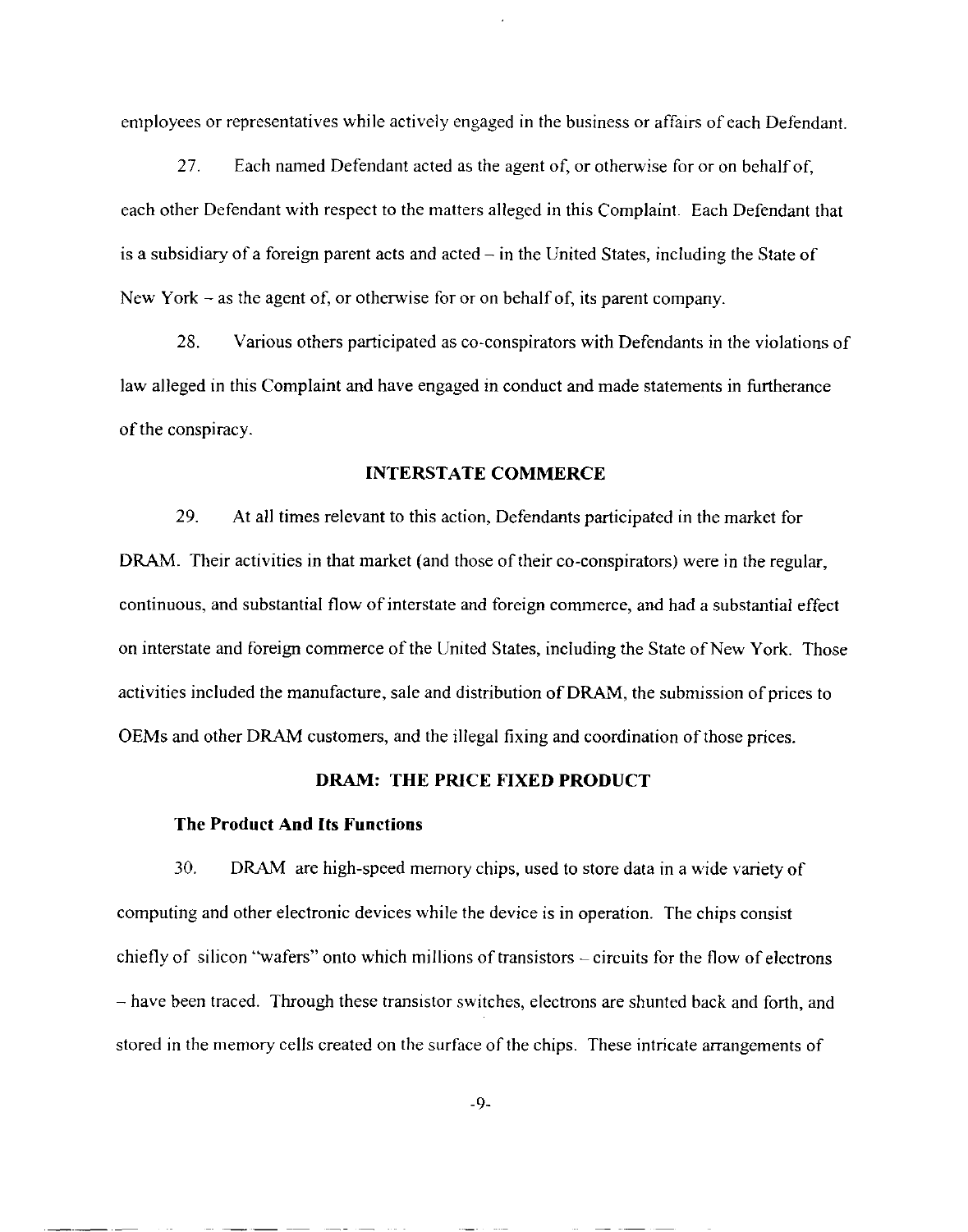electrons must be recharged or "refreshed" by fresh flows of electrons – something that happens automatically thousands of times per second. This constant refreshing, which ensures continuous availability, is why these memory chips are called "dynamic ."

31. "Random Access Memory" means that the data on the chip, stored in the form of Os and 1s, can be accessed directly from any part of the memory, rather than having to proceed sequentially from a starting place . A DRAM chip is thus the opposite of, for example, a cassette tape from which data can be retrieved only in a fixed sequence .

32. DRAM chips perform a crucial function in PCs and many other electronic devices: to hold data and instructions available for quick and random access while the device is in use. For purposes of this Complaint, DRAM includes not only Dynamic Random Access Memory chips, but also Synchronous Dynamic Random Access Memory ("SDRAM") an d Double-Data Synchronous Dynamic Random Access Memory ("DDR") chips . SDRAM and DDR are high-speed, high-performance types of DRAM chips.

33. A key attribute of a DRAM chip is its "density" – the amount of information it can store in the tiny circuits etched into its silicon surface. The basic unit of information is the "bit", designated by an "on/off" flow of electrons. Eight bits are packaged together as a "byte." Technological progress in the DRAM industry has been rapid, and is reflected in increasing chip capacity, measured in bytes. Approximately every three years, a new, higher density chip has reached the market, permitting PCs and other electronic devices to process greater amounts of information more quickly in a shrinking space .

34. Typically, sales of DRAM show rising trendlines for each new key product, which then shift downward as a new DRAM product is brought to market. Thus, in 1998, sales of the

-10-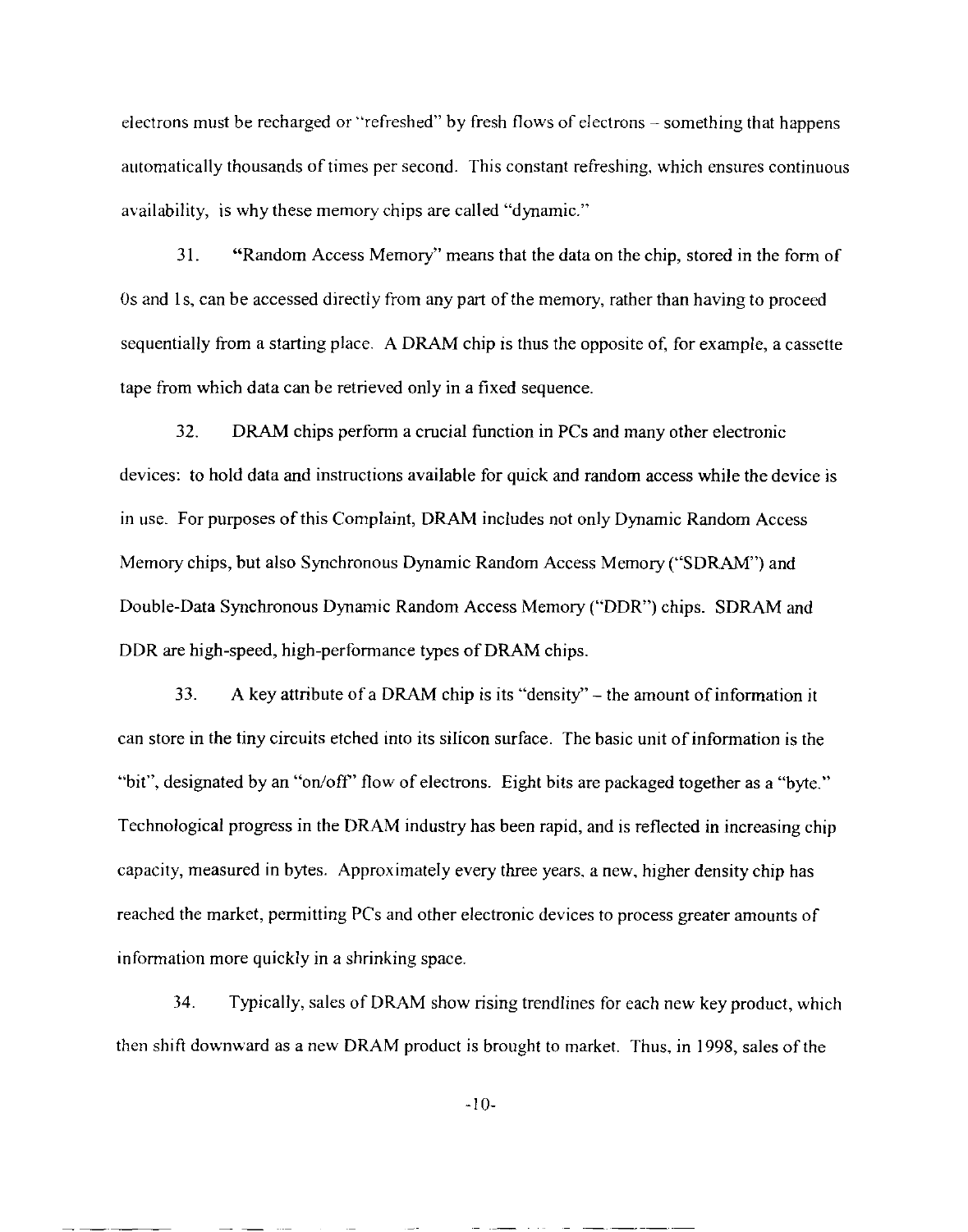16 megabyte ("MB") chip, which had been introduced several years before, far exceeded those of any other chip. Thereafter, sales of the 16MB chip fell, as the product was successively superseded, within a few years, by the 64MB chip, the 128MB chip, and the 256MB chip, which is still the current leader.

35. Until approximately 1998, when the conspiracy began, density-adjusted prices fo r DRAM generally declined over time. An important reason for this was that, while DRAM are complex and costly to manufacture, the chips do not differ significantly, regardless of who manufactures them. As a consequence, DRAM chips tend to be substitutable, one for another  $$ what economists call a "commodity" product. DRAM purchasers were thus able to buy chips from multiple sources, preventing any single manufacturer from amassing significant pricing power. As DRAM technology improved, manufacturers of computers and other electronic devices were able to cut the cost and improve the quality of their own products, effectively passing these improvements in DRAM price and performance along to consumers .

36. DRAM are produced in highly automated facilities, called "fabs." Even for an established firm  $-$  let alone a newcomer to the market  $-$  constructing a fab is a risky undertaking, often requiring years of work and a significant investment that can exceed a billion dollars. In the period 1998 through 2002 the industry trend was strongly toward consolidation. Smaller players dropped out of the market, or were acquired by the major players: Samsung, Micron, Hynix and Infineon.

37. Because DRAM manufacture is a difficult and costly business to enter, DRAM production capacity tends to be relatively fixed for years into the future . Thus, existing DRAM firms need not fear that new competitors will emerge quickly or easily, and - absent a

-Il-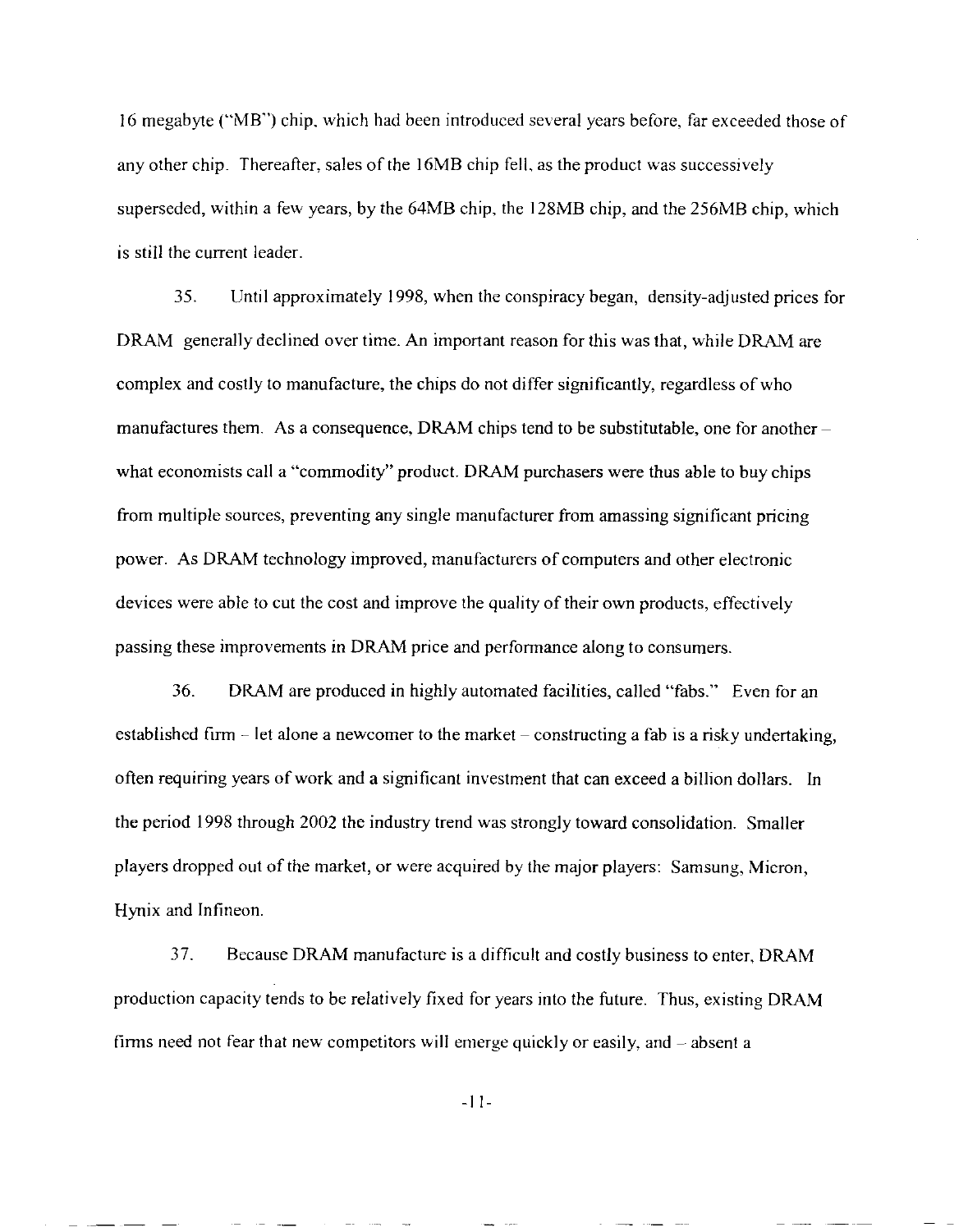competitive environment – they can price DRAM accordingly.

### **Major DRAM Purchasers : Computer OEMs**

38. The principal use of DRAM chips is in personal computers . PC OEMs are , therefore, the DRAM manufacturers' largest and most important customers . During the period of the DRAM conspiracy, these OEMs included Dell, Inc ., Hewlett-Packard Company, Compaq Computer Corporation, IBM Corporation, Apple Computer, Inc., and Gateway, Inc., among others.

39. Each of these OEMs purchased from several of the DRAM manufacturers . Some terms of purchase, and business targets, were set in agreements generally entered into by each of the OEMs with each of its DRAM suppliers . OEMs generally subjected the particular products to testing and qualification processes. Many of the DRAM products that the OEMS purchased were not single chips, but rather, modules, *i.e.*, sets of chips soldered onto a modular printed circuit board, which was then assembled as part of a PC .

40. The key terms of DRAM sales – price and quantity – arose from negotiations between the DRAM manufacturers and the OEMs. Negotiations were structured around bi-weekly or one month intervals. At the end of that period, agreements on price were reached, which were effective for the next two weeks or one month. For the OEMs, DRAM procurement teams operated in a competitive downstream market, in which consumers had come to expect declining price points and increased performance.

41. OEMs often solicited initial or "first pass" pricing proposals from their DRAM suppliers. These price quotes were a starting point for further negotiations, conducted by meetings, teleconferences, and exchanges of emails between an OEM and its DRAM suppliers.

-12-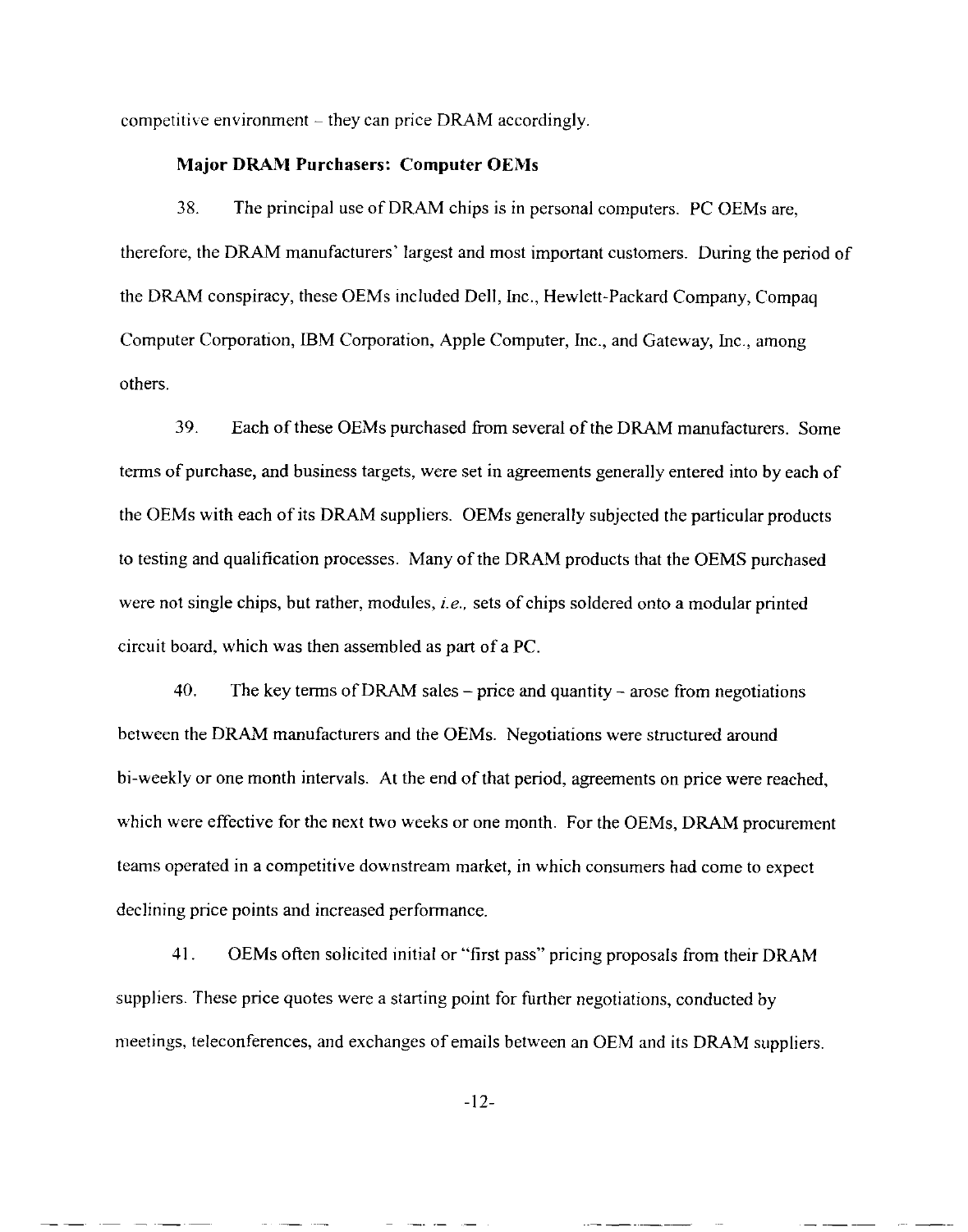In the negotiations, each side tried to buttress its position by appealing to current market conditions and trends. An important market variable was the relationship of the "spot" price  $\sim$ the price at which DRAM chips could be obtained on the open market  $-$  to the "contract" price that the OEM paid its DRAM suppliers. If the spot price rose above the contract price, the DRAM manufacturer argued that the contract price should rise to reflect market conditions. Correspondingly, if the spot price dropped, OEMs generally sought a downward price adjustment .

42. Because the OEMs purchased from several DRAM suppliers, a particular OEM could, and did, threaten to shift business away from a particular DRAM manufacturer that it believed was pricing too aggressively. Each DRAM manufacturer, on the other hand, while often striving to establish itself as a favored supplier with these "core" or "strategic" accounts, knew that the OEMs had long-term incentives not to concentrate their purchases excessively among too small a group of DRAM suppliers. To do so would render an OEM more vulnerable to supply shortages or price increases in the future. As described below, the conspirators used illegal means to upset this balance of market forces in their favor.

#### **The Conspiracy Forms And Increases Price s**

43. Because PCs accounted for so substantial a share of total DRAM production, negotiations between DRAM manufacturers and PC OEMs were a focal point of price competition among DRAM manufacturers . In approximately 1998, the DRAM manufacturers began to put an end to that competition and to raise prices to the OEMs. To achieve this goal, one of the DRAM manufacturers' principal means was the systematic and continuous exchange among themselves of confidential pricing information relating to the bids that each submitted to

-13-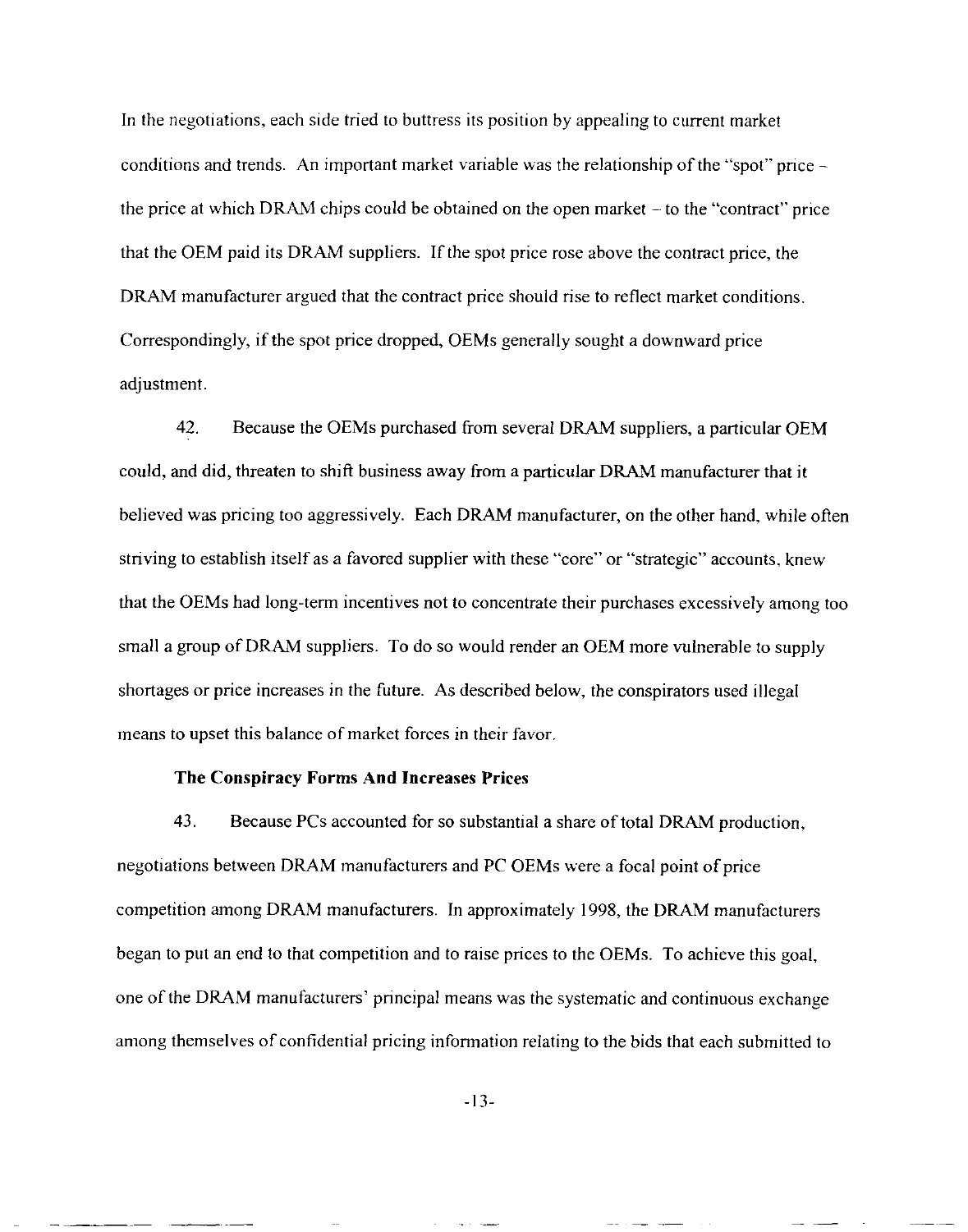the OEMs at two or four week intervals .

44. The sheer number of DRAM executives who participated in the exchanges of price information is extraordinary. Although the total number remains unclear, in sworn evidence Samsung has acknowledged that 48 of its executives and employees may have obtained or received competitive information, and it has provided a list of 30 additional Samsung executives and employees who may also have been involved. Hynix has acknowledged that at least 15 of its executives had contacts with competitors related to pricing or the DRAM market in general . Infineon has identified at least 16 of its executives who had pricing-related contacts with their DRAM competitors. Micron has identified 20 of its executives and employees who had pricing-related communications with competitors

45. These exchanges occurred at several levels. At one level, there was a continuous exchange of pricing information among the DRAM manufacturer account executives, who were primarily involved, on a day-to-day basis, in price negotiations with a particular OEM . For example, at Hynix Semiconductor America, a subsidiary of Hynix Semiconductor Inc ., an account executive for IBM during the period of the conspiracy was Paul Palonsky . As Hynix has acknowledged in sworn evidence, Palonsky gathered competitive pricing information "directly from competitors, including Samsung, Micron, Infineon, Hitachi, Toshiba, Elpida, LG, and NEC"

46. Palonsky exchanged pricing information, among others, with Tom Treventi of Infineon, primarily by telephone, as frequently as once per month during the period between mid-1999 and the end of 2001. They exchanged information on such topics as: (a) current prices charged to IBM; (b) possible prices to be quoted to IBM during upcoming negotiations; (c) actual

-14-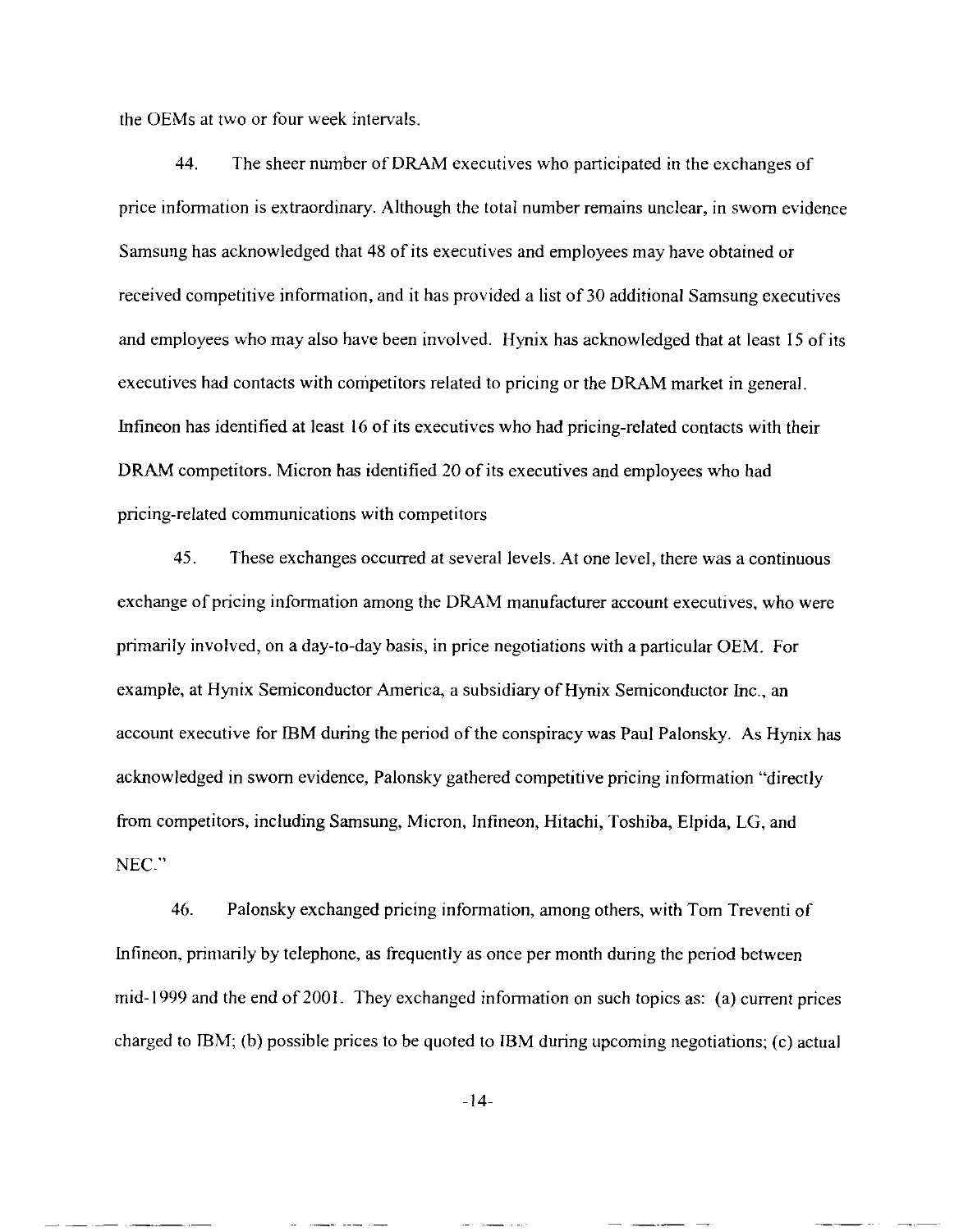prices quoted to IBM during negotiations; and (d) actual prices agreed upon with IBM during negotiations.

47. During this same period, Palonsky's counterpart at Micron was Keith Weinstock , worldwide account executive for IBM. Between summer 1998 and spring 2002, Weinstock and Palonsky spoke regularly, in general over the telephone. They also lunched together during the same period. According to Micron itself: "Weinstock and Palonsky discussed various topics including . . . price or price quotes, in terms of ranges. Weinstock and Palonsky exchanged information about what they believed their respective employers planned to initially quote to IBM in upcoming negotiations . . . . Palonsky would provide Weinstock with specific bid figures that he said were the initial bids offered to IBM by DRAM suppliers other than Hynix . "

48. These account executives worked under the direction of higher-level corporate officials, who, in turn, exchanged pricing information with their counterparts at competing firms , and then relayed directions to the account executives they supervised. For example, between April 1999 and June 2002, Palonsky worked for CK Chung, Hynix's Director of Worldwide Strategic Account Sales. Hynix has acknowledged that Chung not only collected pricing information, which his subordinates had obtained from Hynix's competitors; Chung also had his own direct pricing discussions with competitors . Chung's contacts with executives at Samsung are illustrative. At times, he spoke with a Samsung contact about pricing and other issues as frequently as once every two weeks.

49. As Hynix has also admitted, Chung transmitted this "pricing information from competitors to his superiors with the knowledge that the information would be used to set Hynix pricing to OEMs in the United States." Emails reflect that Chung relayed the competitive pricing

-15-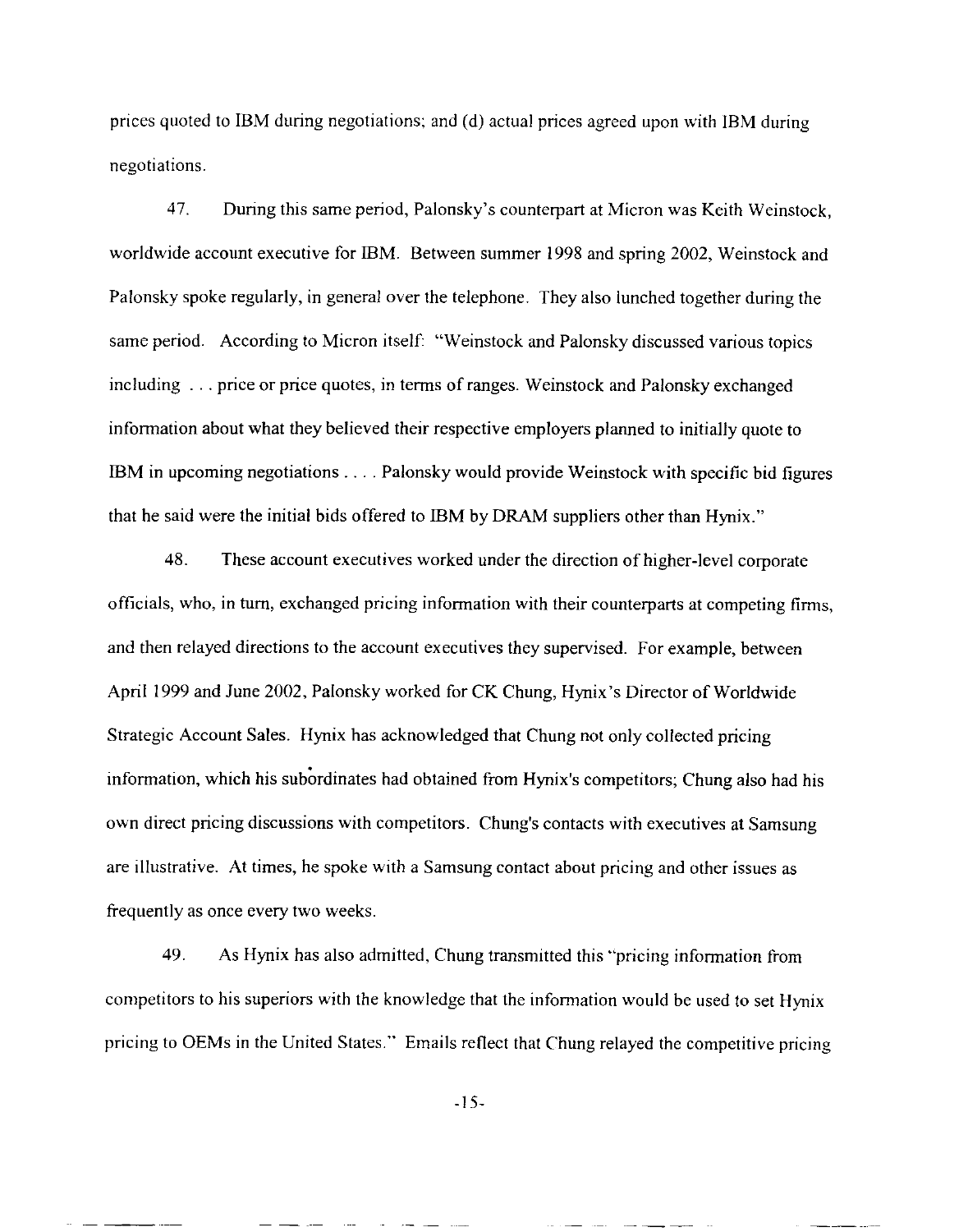information that he obtained from his competitor-contacts to his superior, DS Kim, and widely throughout the Hynix sales and marketing organization .

50. A March 2001 email exchange between Palonsky and Chung regarding Palonsky's negotiations with IBM illustrates how the price exchange and coordination process drove DRAM prices upward. At the time, IBM was resisting Hynix's pressure to raise a DRAM module price from \$36 to \$38. Palonsky reported to Chung:

> I talked to IBM about the potential that we might want to raise prices now to the \$38.00 level. This was received very poorly. IBM told me we would be alone and they would be forced to cut our share. IBM does not expect their biggest and favorite supplier to lead the price up.

51. IBM assured Palonsky that other suppliers were charging no more than \$36, and had even committed not to increase prices until April 15. Based on IBM's feedback, Palonsky recommended that Hynix's pricing stay "flat," but sought Chung's authorization to proceed . On the same day, however, Chung emailed back the information he had obtained from Samsung, the largest DRAM manufacturer:

> Before you submit our final price as you suggested for the first part of April, please have a last minute coordination with SS [Samsung]. They are saying they will go with \$38... If you can have SS lead the charge, you will follow Samsung's leadership.

52. The same pattern was repeated at other OEMs, as the conspirators continuously and systematically relied on pricing information from their competitors to guide their own pricing decisions. A January 2002 email exchange between Infineon's Dennis Lee, the Gateway account manager, and Joachin Soucheiron, another Infineon executive, provides another example. Soucheiron solicited input from Lee on Infineon's intended price quote to Gateway: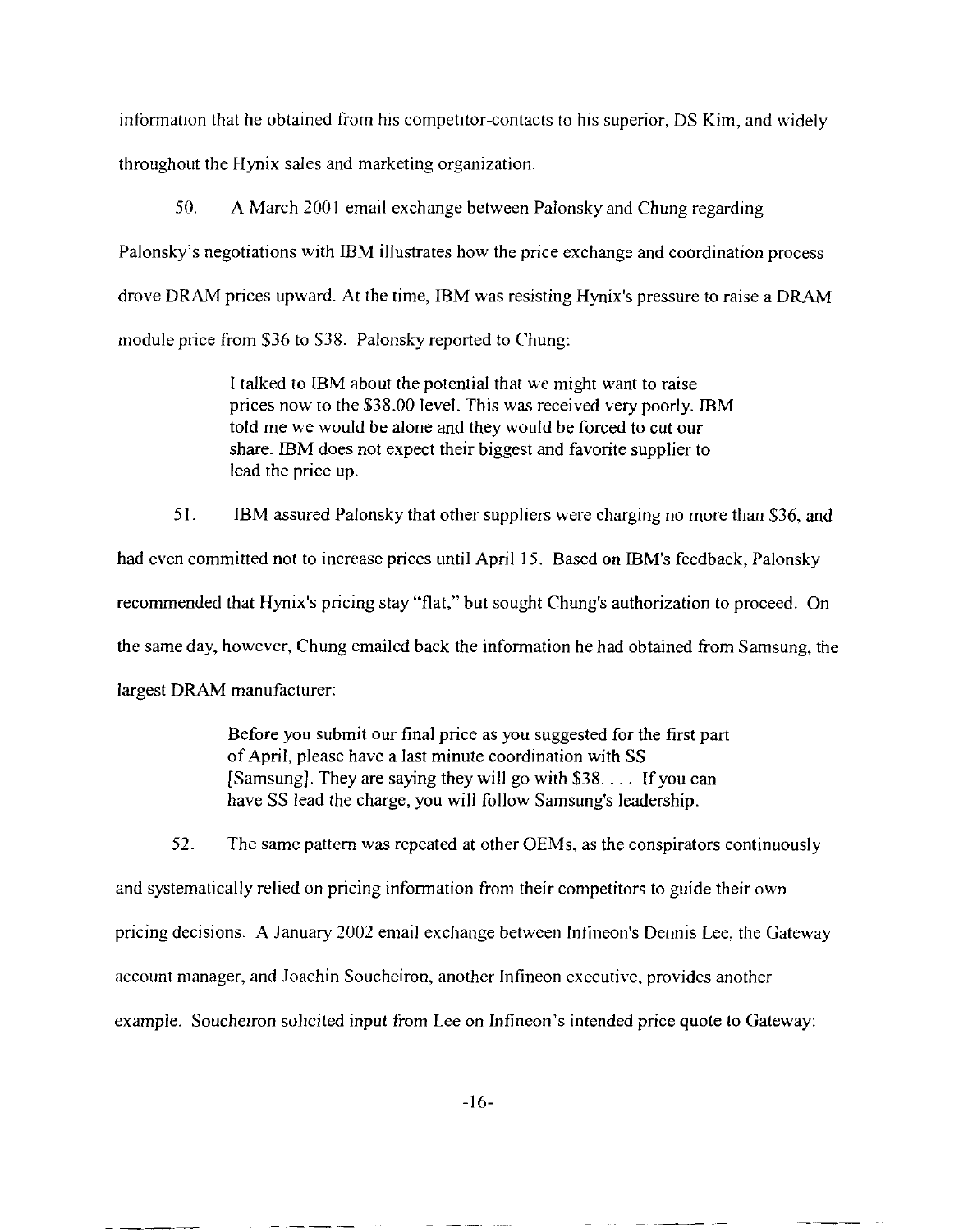[P]lease check with your usual channels and let's discuss . I do NOT want to be any higher than our competitors, but I believe they will be aiming high as well given the current market situation. (emphasis in original)

Later that day, Lee transmitted specific competitor prices back to Sourcheiron and to T . Rudd

Corwin, Infineon's Vice President for Sales of Memory Products:

Here are some price proint [sic] for you from our friends at Micron and Hynix - Micron dropped the bomb last Friday and Hynix is increasing the pricing today.  $\ldots$  Let me know what you think  $\ldots$ . it will be better if we don't have the exact same price as Hynix and Micron. . . .

53. The pricing information that the DRAM manufacturers illegally shared was used to set prices across the entire range of key accounts. At Micron, for example, during the relevant period, there were weekly "core account" conference calls. High-level Micron sales executives presided over exchanges of information among the Micron account executives responsible for each of the major OEMs. This included pricing information obtained directly from Micron's competitors .

54. The sensitive competitive information that the DRAM manufacturers continuously exchanged was not always narrowly targeted to boost the prices they charged to the OEMs. Broader exchanges of information also took place . In July 2001, for example, Infineon's Christine Lee forwarded to her superior, Rudd Corwin, Micron's then-current price book, which listed DRAM prices by alphanumeric part numbers.

55. The conspirators also exchanged price-related information regarding the DRAM "spot" market. In contrast to the OEM sales described above, which generally were made pursuant to contracts, DRAM also were sold on the spot market on a single transaction basis, for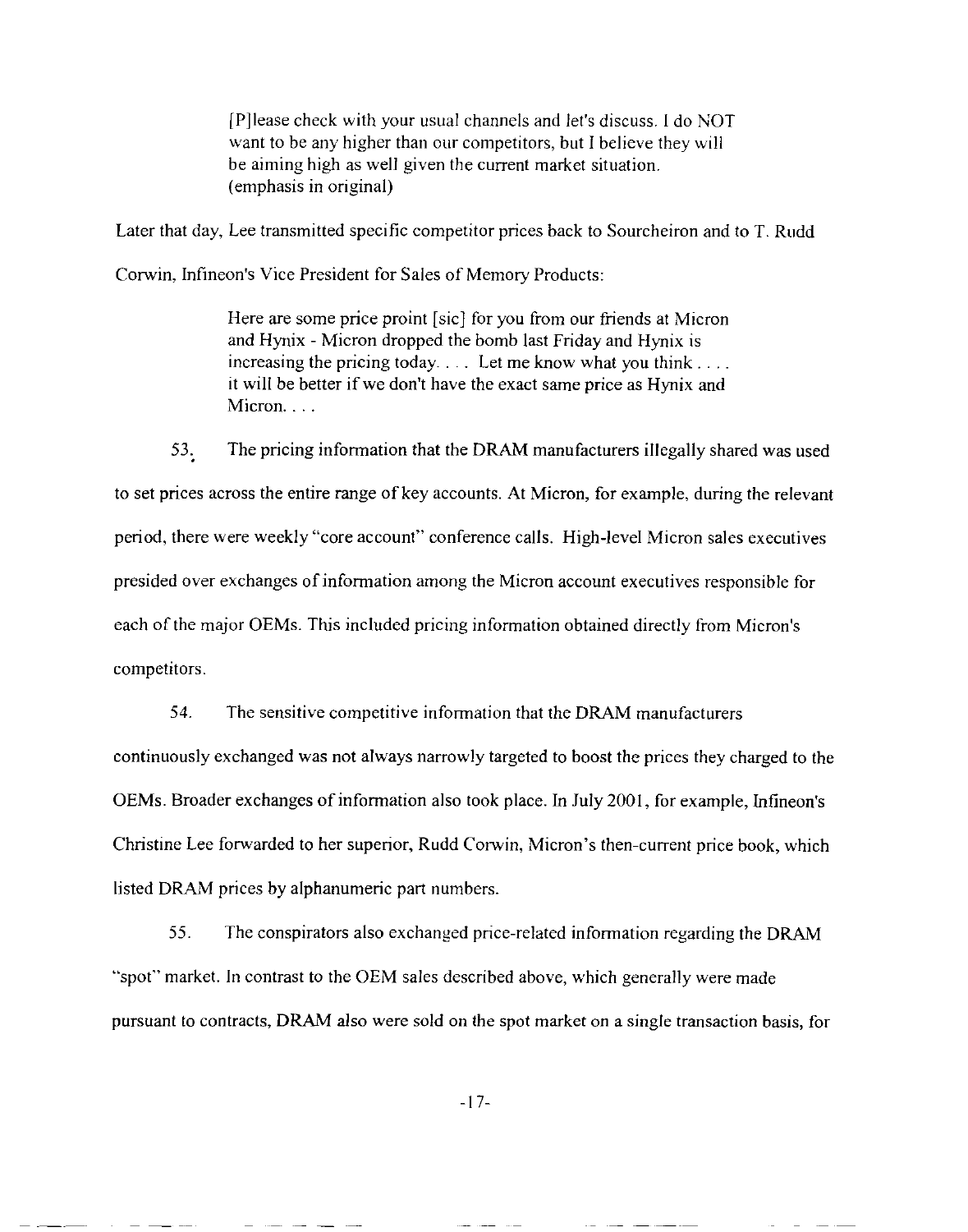immediate or short-term delivery. The spot market price was important to DRAM market participants, even if they themselves did not make "spot" purchases, because it provided a "real-time" measure of changing market demand. Some spot price data was available to market participants publicly; commercial services also provided data. As noted above, where "spot" prices dropped below "contract" prices, contract customers, such as the OEMs, could use that market indicator to pressure the DRAM manufacturers to adjust contract prices downward .

56. The conspirators therefore took steps to control spot, as well as contract, prices. Micron has acknowledged, for example, that an executive with responsibility for spot sales communicated with executives from both Samsung and Infineon regarding spot market prices . Specifically, Micron has admitted that James Alt, its Channel Sales Account Manager during part of the relevant period, spoke to Samsung's Jim Elliott by telephone between January 2002 and June 2002, and that Elliott and Alt exchanged information regarding the price ranges that their respective employers were quoting to spot customers. Alt also exchanged spot market price quote ranges with Jim Champion, an Infineon employee with responsibility for spot sales .

57. As noted above, the prices paid by OEMs and the spot prices were pricing benchmarks. In consequence, the effects of the price manipulation engaged in by the DRAM manufacturers extended throughout the DRAM market, affecting prices to DRAM customers beyond merely the OEMs.

58. Sensitive information was also communicated in face-to-face meetings o f competitors. During an August 1999 meeting of executives from Infineon and Hyundai (later Hynix), Hyundai provided Infineon with specific figures for Hyundai's "SAM" ("share of market") at major OEMs such as Dell, HP and IBM. The information detailed the share of total

-18-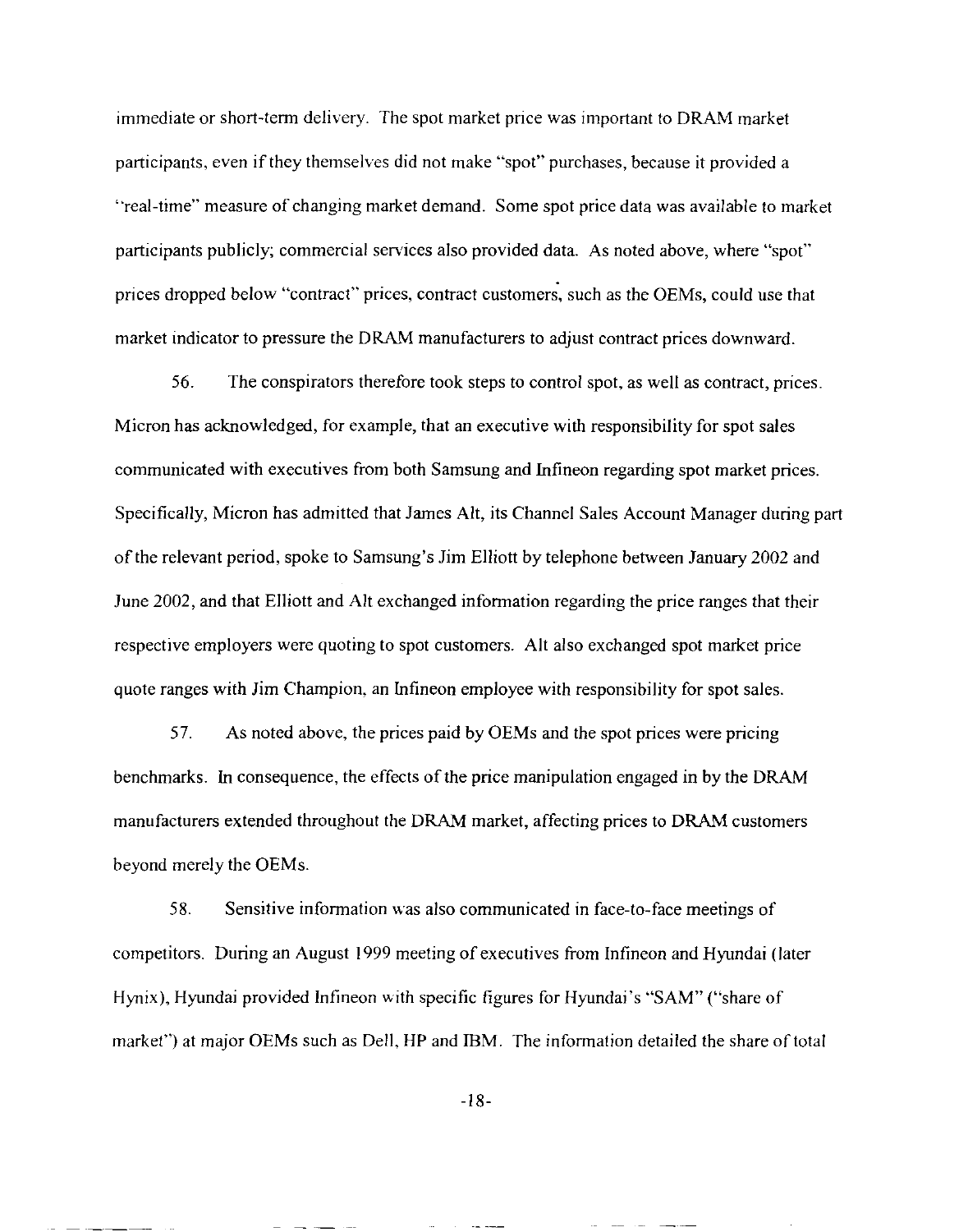DRAM purchases made by each of those OEMs that Hyundai's own sales represented. In addition, Hyundai provided DRAM market forecasts to its competitor, Infineon .

59. An internal email, written by Samsung Vice-President Mike Bocian to other top Samsung executives, is revealing. Bocian, an active member of the conspiracy, exchanged pricing information with a top Micron marketing executive, Bill Lauer, among others, concerning Dell, the world's largest OEM. Bocian and Lauer exchanged their respective companies' current intentions to lower, hold, or raise their price quotes, and they described their expectations about their companies' likely price quotes by using phrases such as "sub \$20" or "plus \$30. "

60. In March of 2002, Bocian was asked for a report on "current pricing issues." In a responding email, he highlighted that it was:

> key to our advantage. . . the successful dramatic rate of pricing increases . . . They [DRAM customers] clearly never expected the supply base [DRAM manufacturers] would stick together to bring the price up so quickly.  $\ldots$

61. Incredibly, an official of defendant Mosel Vitelic Inc . was even quoted in the press bragging about the cartel's manipulation of prices :

> We're trying to encourage a price of \$3. . . . That's the consensus. . . . [Y]ou just need to have a phone call . . . Everybody knows each other. We just said "try not to sell below \$3."

62. An official of Defendant Nanya has also been quoted openly discussing

anticompetitive measures:

"Everyone is feeling the need of cutting production," said Charles Kau, an executive vice president with Linko-based Nanya Technology. "As of [sic] how to engage in the cut is an issue that needs to be discussed." Nanya is willing to cooperate in such a cut, he added.

-19-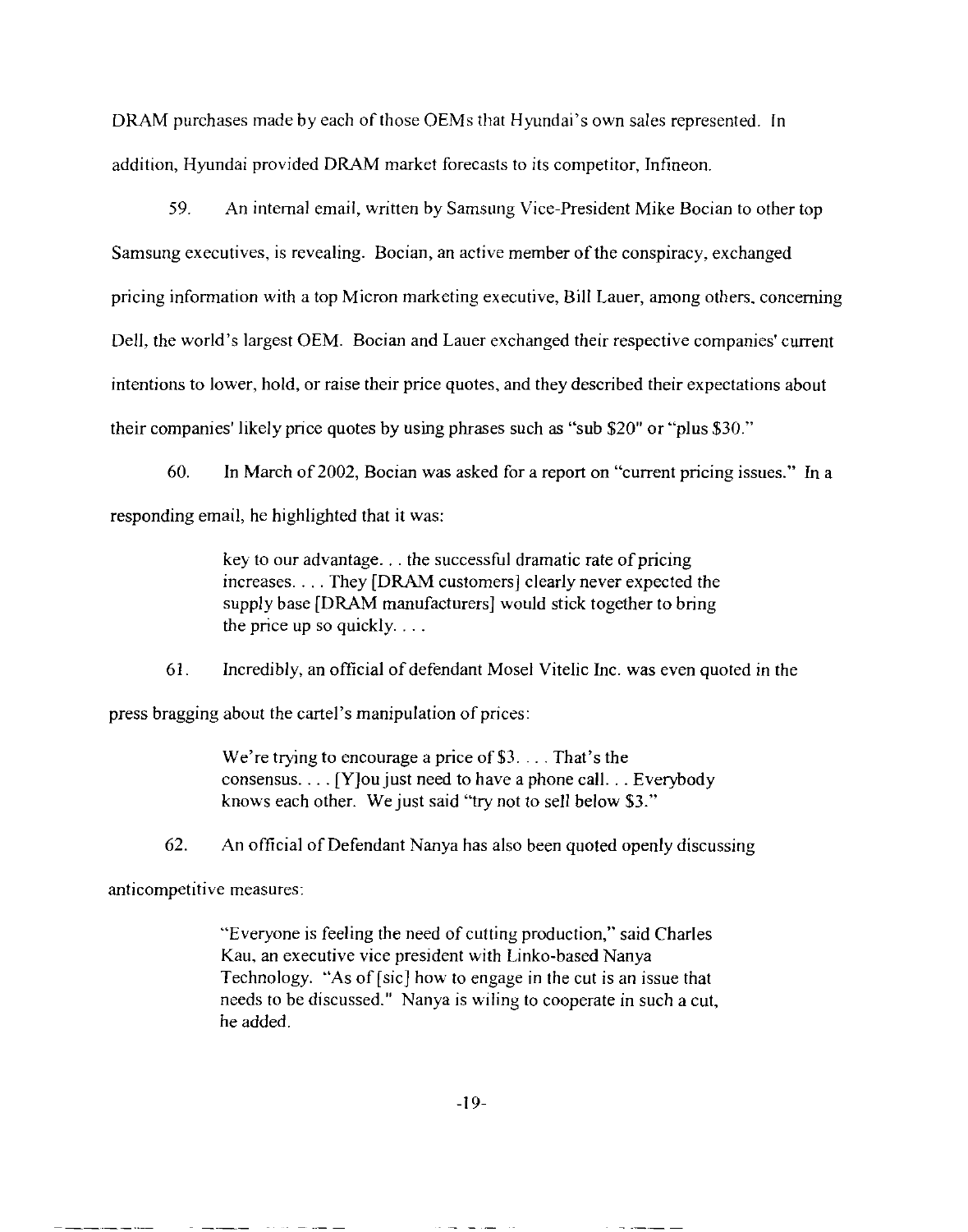63. In sum, during the period 1998 through June of 2002, when federal crimina <sup>l</sup> inquiries into the price-fixing scheme began, pervasive exchanges of pricing information, coordination of pricing, and manipulation of the DRAM market became a routine way of doing business among the conspirators. Although the conspirators took steps to conceal their unlawful activity, by the spring of 2002, the conspiracy's effects  $-$  significant price increases  $-$  were clear to at least some major DRAM purchasers.

64. To reiterate, four of the DRAM manufacturers – Samsung, Infineon, Hynix, and Elpida, all of which are named defendants  $-$  have pleaded guilty to participating in this unlawful conspiracy. Each has acknowledged entering into illegal price-fixing agreements and making substantial sales that were affected by the conspiracy.

65. Samsung, for example, has admitted that "[d]uring the relevant period [on or about April 1, 1999 to on or about June 15, 2002] [Samsung's] sales directly affected by the conspiracy to OEMs in the United States totaled approximately \$1 .3 billion." *United States v. Samsung Electronics Co., Ltd., et al., N. D. Ca., No. CR-05-0634 PJH, Sentencing Hearing Tr.,* at 19 (Nov . 30, 2005).

66. Similarly, Hynix has admitted that: " $\left\{ d \right\}$ uring at least certain periods of time during that relevant period [on or about April 1, 1999 to on or about June 15, 2002] [Hynix], through certain officers and employees participated in a conspiracy in the United States and elsewhere . . . the primary purpose of which was to fix the price of DRAM sold to certain OEMs ... During the relevant period Hynix DRAM sales, directly affected by the conspiracy, to OEMs in the United States totalled 839 million U .S. dollars." *United States v. Hynix Semiconductor, Inc., N. D. Ca., No. CR 05-249 (PJH), Sentencing Hearing Tr., at 22-23 (May* 

-20-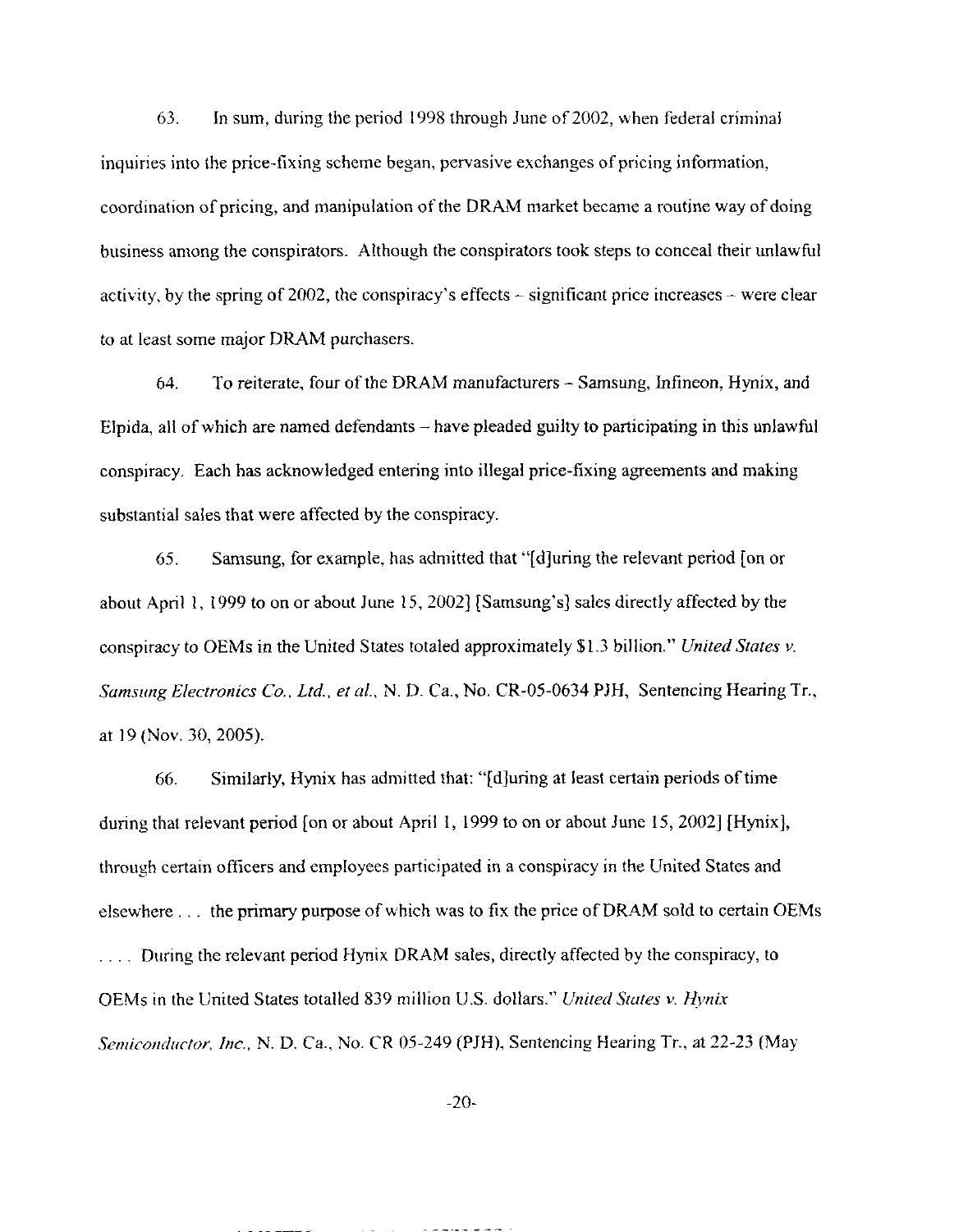11, 2005).

67. Infineon has acknowledged : "At certain times during the relevant period [on or about July 1, 1999 to on or about June 15, 2002) DRAM prices decreased significantly; nevertheless the defendant and its co-conspirators reached agreements to limit the rate of price declines which were achieved with varying levels of effectiveness . At other relevant periods the defendant and its conspirators reached agreements on price increases and were able to institute price increases on certain sales to certain OEMs." *United States v. Infineon Technologies AG,* N. D. Ca., No. CR-04-0299 PJH, Sentencing Hearing Tr. at 32 (October 20, 2004).

68. Micron received immunity from the U.S. Department of Justice and, therefore, did not plead to criminal charges. But its Chairman, CEO and President, Steve Appleton, has publicly admitted that "[t]he DOJ's investigation revealed evidence of price fixing by Micron employees and its competitors on DRAM sold to certain computer and sewer manufacturers . " Indeed, in sworn evidence provided to the State, Micron has admitted that it no longer "agrees " with an earlier public statement that it did not violate "the U.S. antitrust laws."

## **FRAUDULENT CONCEALMENT AND TOLLING**

69. The conspirators were careful to conceal the means by which they achieved their illegal control over DRAM pricing. At Micron, for example, executives were instructed not to report on pricing-related contacts with competitors via email or cell phone. Also, as illustrated above, in some instances the conspirators discussed means of concealing the conspiracy, and were concerned that quoting identical prices might reveal their collusion . Moreover, like price-fixing schemes generally, the conspiracy was inherently self-concealing. Although the OEMs felt the direct effects of the illegal activity, they did not suspect that it was occurring .

-21-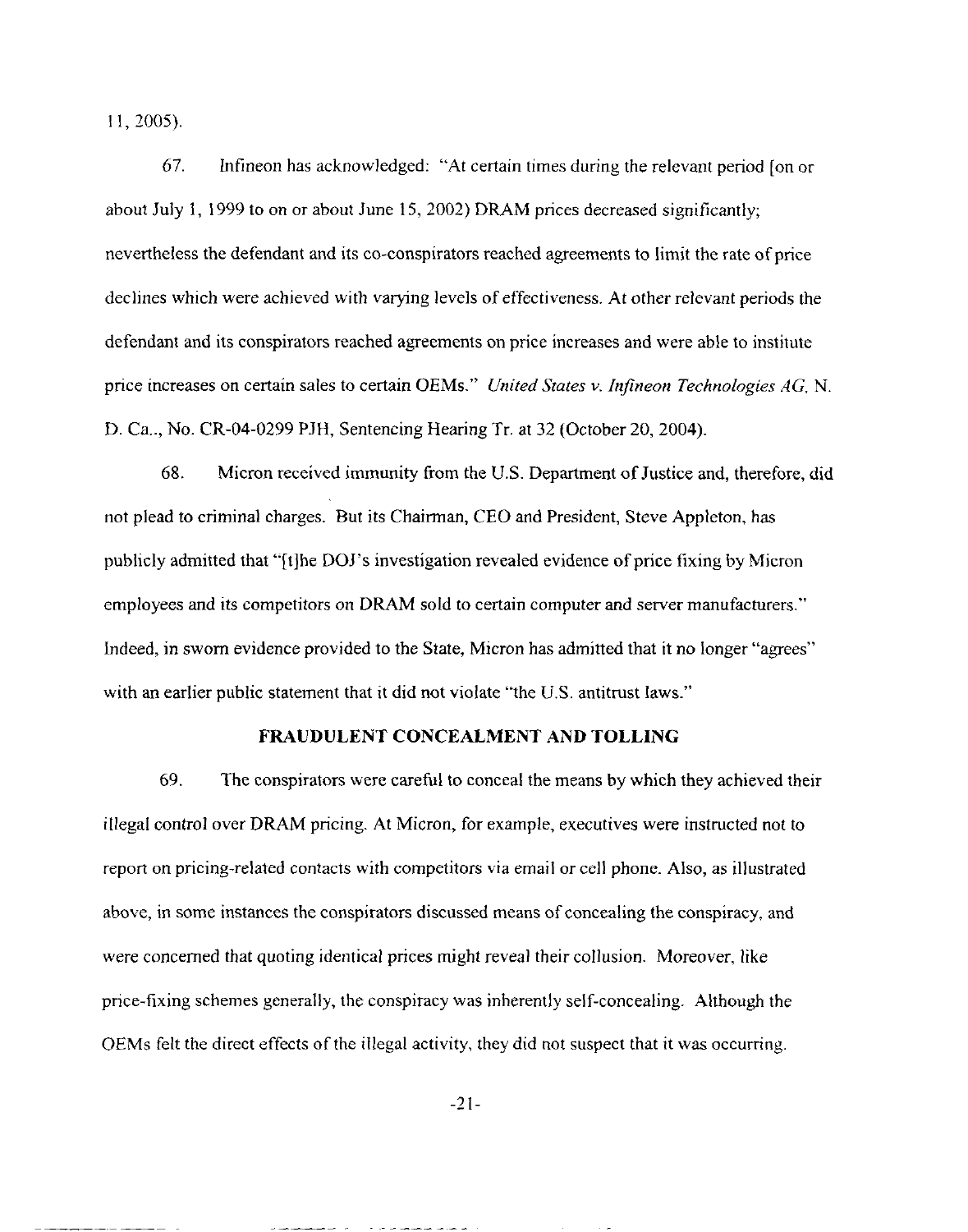70. The State of New York did not discover, and could not have discovered through the exercise of reasonable diligence, the existence of the claims alleged until after the first of the DRAM manufacturers' guilty pleas to federal antitrust charges.

71. As a result of the DRAM manufacturers' active, intentional, and fraudulen <sup>t</sup> concealment, the statutes of limitations governing the claims asserted in this action have been tolled.

### **DIRECT PURCHASES**

72. During the relevant period, State Entities made substantial purchases of DRAM-containing products, including PCs. State Entities generally dealt directly with the OEMs and other producers of DRAM-containing products, rather than with the Defendants, which manufactured the DRAM chips.

73. However, many State Entities made their purchases from OEMs pursuant to a contract entered into by New York State's procurement agency, the Office of General Services ("OGS"), with the OEMs (the "Centralized Contract"). As set out below, all purchases of DRAM-containing products by State Entities, made pursuant to Centralized Contract, are direct, and not indirect, purchases of price-fixed DRAM.

74. The Centralized Contract contained generally applicable terms and conditions , which were incorporated by reference into individual contract awards that OGS made with the PC OEMs. The Centralized Contract remained in effect for the entire period relevant to this action.

-22-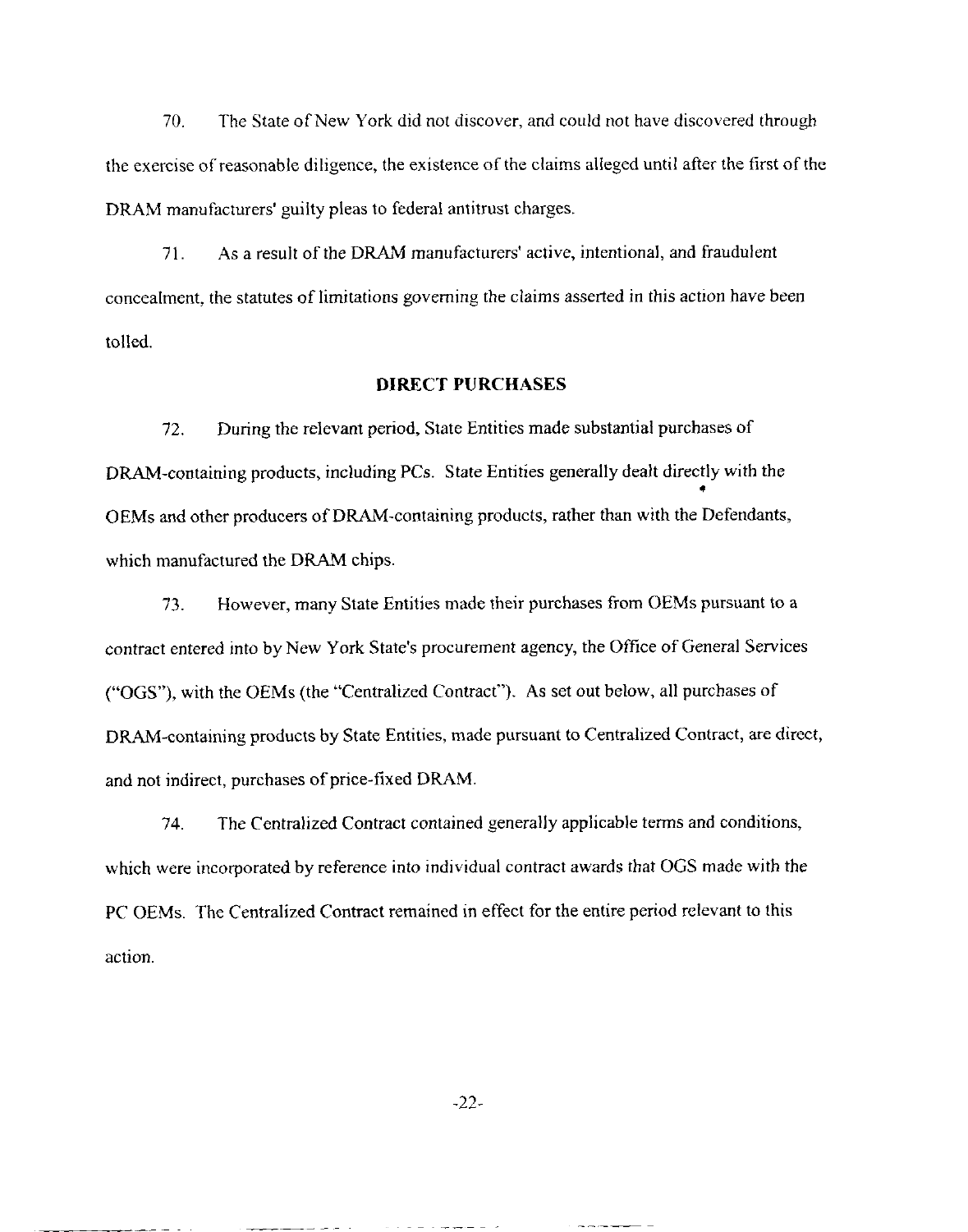75. Part of the Centralized Contract (the "Assignment Clause") provides as follows:

ASSIGNMENT OF CLAIM . Contractor hereby assigns to the State any and all its claims for overcharges associated with this contract which may arise under the antitrust laws of the United States, 15 U.S.C. Section 1, et seq. and the antitrust laws of the State of New York, G.B.L. Section 340, et seq.

76. Following issuance of the Centralized Contract, individual contracts subject to its terms were made between OGS and numerous PC OEMs. Generally, these contracts remained in effect during the entire period relevant to this action . Dell, IBM, Hewlett-Packard, Gateway, and Apple are among those OEMs who entered into the Centralized Contract with OGS .

77. The Centralized Contract terms were available not only to New York state-level entities. Many other State Entities also were authorized to make purchases pursuant to the Centralized Contract in their dealings with OEMs, and they did so . These include political subdivisions, such as counties, cities, towns, and villages, and public school districts, as well as public authorities and public benefit corporations .

78. With the Centralized Contract as a framework, procurement procedures during the relevant period allowed the purchasing entity to deal directly with the PC OEM contractors. Generally, the PC OEM "hosted" its individual contract on a website accessible to State Entities, and there quoted the contractually agreed-upon prices for its products. The State Entity desiring a particular product transmitted purchase orders to the OEM, or its authorized resellers .

79. Various State Entities made substantial purchases under the Centralized Contract , including purchases of DRAM-containing products. For example, in the period of January 1999 through December 2002, the following State Entities made purchases, including purchases of DRAM-containing products, under the Centralized Contract in the following amounts:

-23-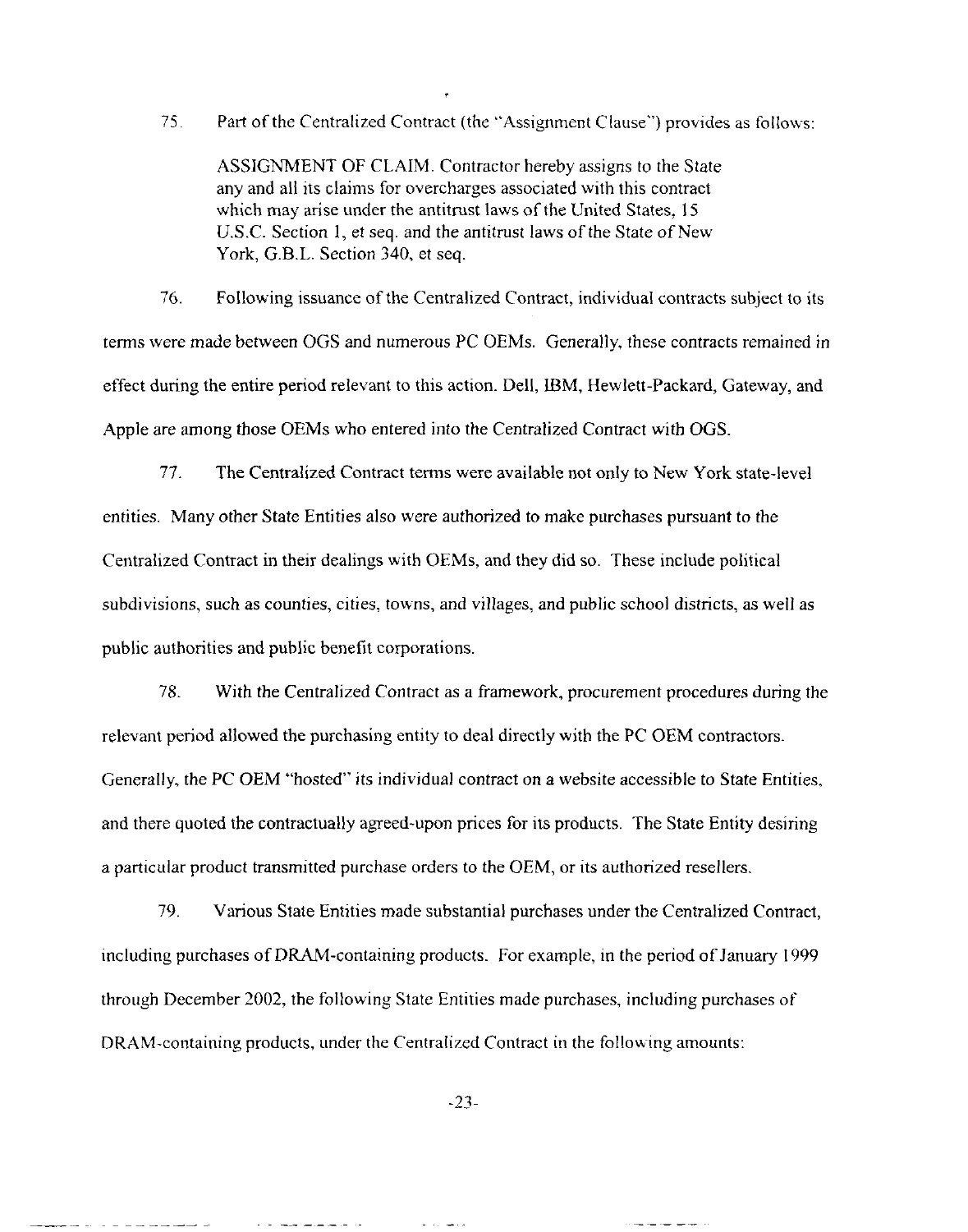| <b>State Entity</b>                         | <b>OEM</b> | <b>Purchases</b> |
|---------------------------------------------|------------|------------------|
| N.Y. Dept. of Environmental<br>Conservation | Dell       | \$3,135,731.00   |
| N.Y. Dept. of Health                        | Deli       | \$4,026,460.47   |
|                                             | Micron     | \$587,555.80     |
|                                             | <b>IBM</b> | \$1,498,811.35   |
| N.Y. Insurance Dept.                        | HP         | \$2,543,088.99   |
| N.Y. Dept. of Labor                         | Dell       | \$7,493,097.93   |
|                                             | Dell       | \$7,205,463.20   |
|                                             | Gateway    | \$480,141.15     |
|                                             | <b>IBM</b> | \$422,382.99     |
| <b>SUNY</b> at Stony Brook                  | Apple      | \$1,838,202.05   |
|                                             | HP         | \$316,849.31     |

These are illustrative only. The total purchases by State Entities under the Centralized Contract during the relevant time period are in the hundreds of millions of dollars, a significant portion of which represents DRAM-containing products.

80. By virtue of the Assignment Clause, the State of New York, on behalf of all State Entities that purchased DRAM or DRAM-containing products under the Centralized Contract, stands in the shoes of the OEMs and other direct purchasers of price-fixed DRAM for purposes of alleging federal and state antitrust claims .

 $\sim$   $\sim$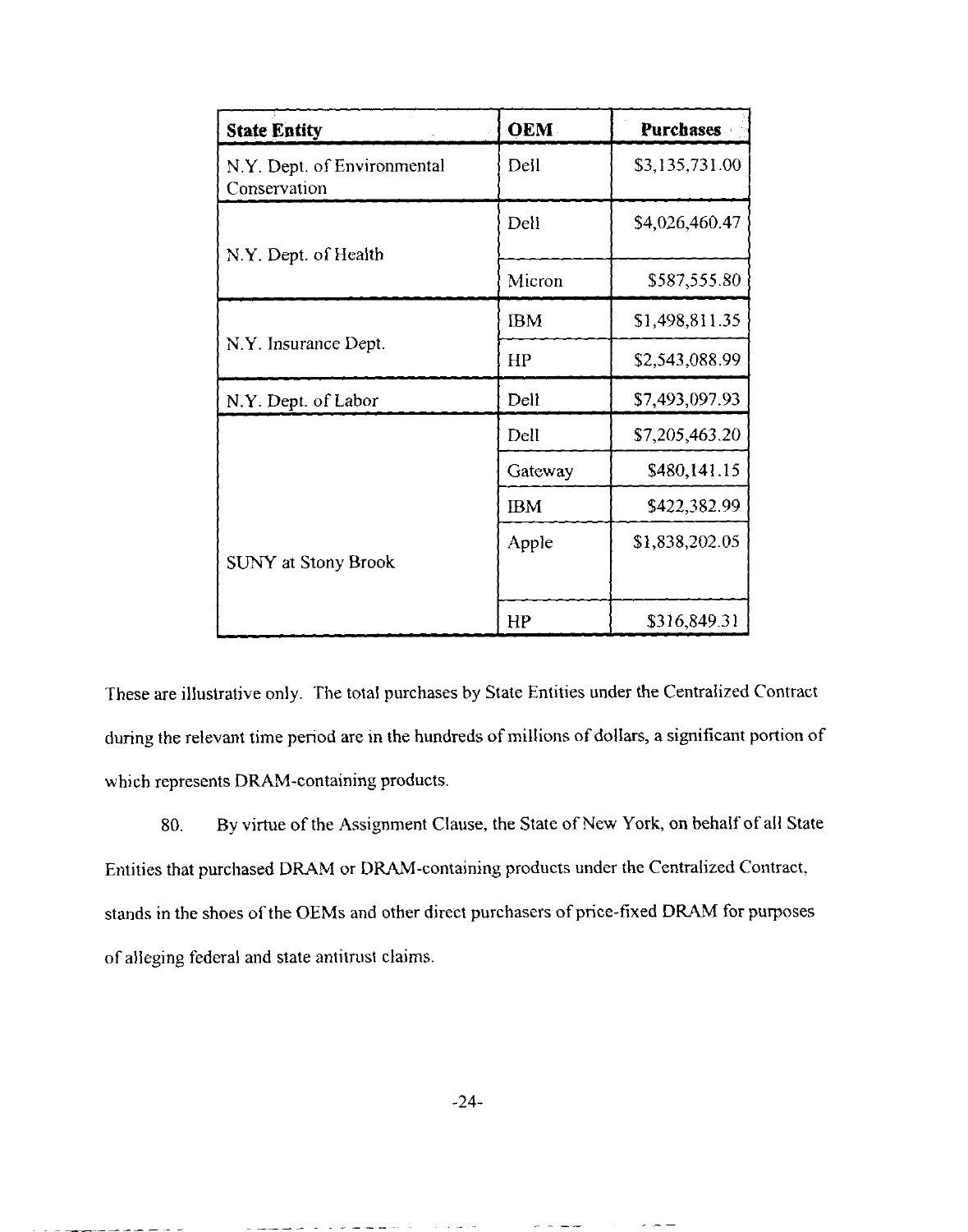#### **CLAIMS FOR RELIE F**

### *First Claim (Violation of Section 1 of the Sherman Act)*

81. From approximately 1998 through approximately mid-2002, Defendants engaged in a continuing contract, combination and conspiracy in unreasonable restraint of interstate trade and commerce in violation of Section 1 of the Sherman Act, 15 U.S.C. § 1.

82. The combination, contract and conspiracy consisted of, among other things, an agreement by the Defendants secretly to fix, coordinate and raise their DRAM prices, including without limitation through exchange of DRAM prices offered to OEMs and in the spot market.

83. This unlawful cartel had the following effects, among others:

- a. price competition in the sale of DRAM was suppressed *and/or* eliminated;
- b. prices for DRAM sold by defendants and their co-conspirators were fixed, raised, maintained and stabilized at artificially high, non-competitive levels;
- c. purchasers of DRAM and DRAM-containing products were deprived of the benefits of free and open competition, and paid artificially high, supra-competitive prices for DRAM and DRAM-containing products, or purchased products that contained less memory, or were otherwise of lower quality, than they would have been absent the conspirators' illegal acts, or were unable to purchase products that they would otherwise have purchased absent the illegal conduct.
- 84. The conduct set forth above is a per se violation of Section 1 of the Sherman Act . 85. As a result of the conspiracy, the Defendants' customers, OEMs and end-users of

-25-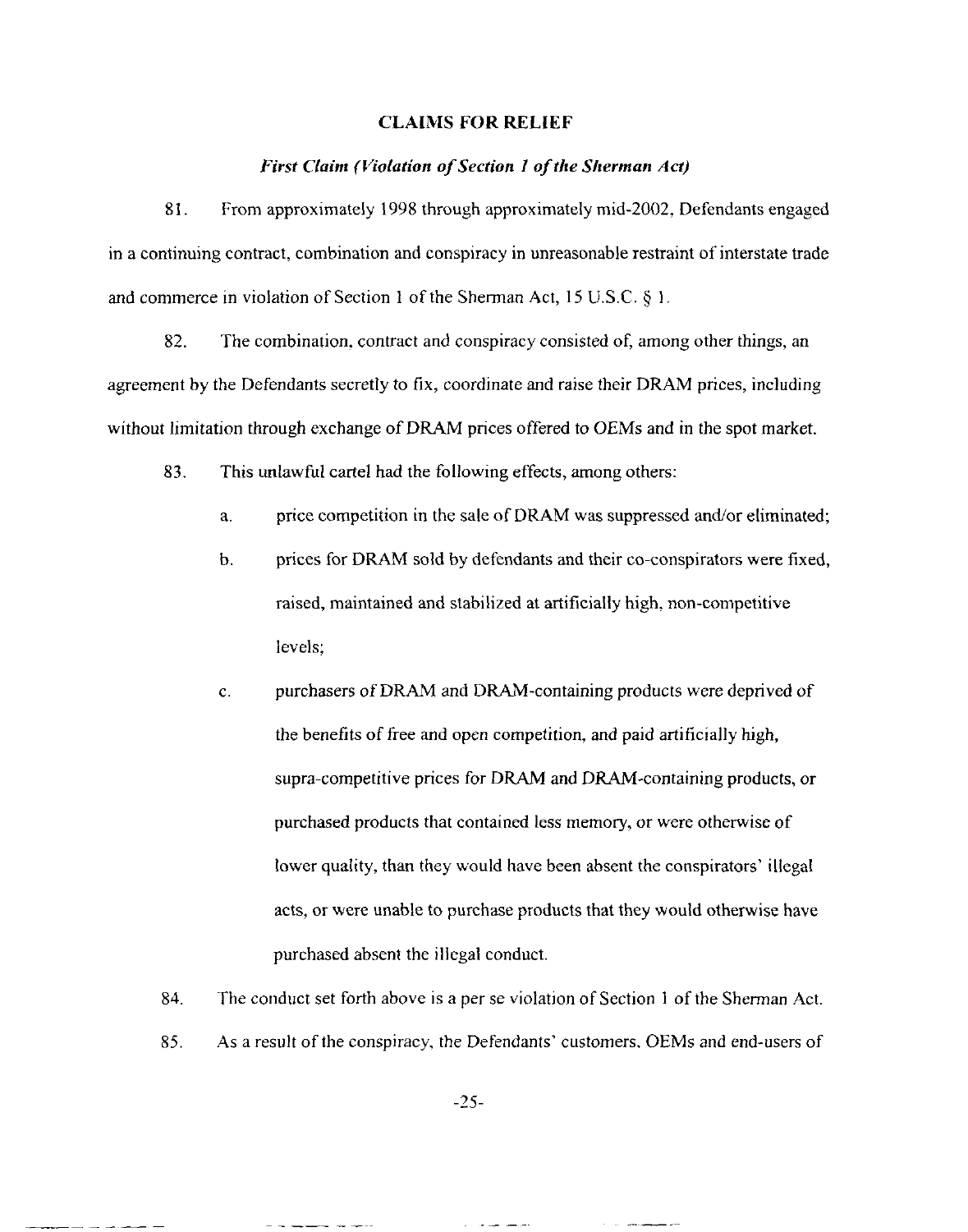DRAM, including natural persons and State Entities in New York, were injured in their business and property. They paid higher prices for DRAM and DRAM-containing products than they otherwise would have paid in a competitive market .

86. Under 15 U.S.C. §15, the State is entitled to recover treble damages, based on the injury that the State Entities suffered as a result of Defendants' illegal conduct, and attorneys ' fees. The State is furthermore entitled to enjoin Defendants from engaging in similar illegal conduct in the future, as well as to such other equitable relief as may be appropriate.

## *Second Claim (Violation of the Donnelly Act, N.Y. Gen. Bus. L. § 340 et seq.)*

87. From approximately 1998 through approximately mid-2002, Defendants engaged in a contract, agreement, arrangement and combination in unreasonable restraint of business, trade and commerce in violation of the Donnelly Act, N.Y. Gen. Bus. L.  $\S 340$  et seq.

88. The contract, combination, agreement and arrangement consisted of, among other things, an agreement by the Defendants secretly to fix, coordinate and raise their DRAM prices, including without limitation through exchange of DRAM prices offered to OEMs and in the spot market.

89. This unlawful cartel had the following effects, among others:

- a. price competition in the sale of DRAM was suppressed and/or eliminated;
- b. prices for DRAM sold by defendants and their co-conspirators were fixed, raised, maintained and stabilized at artificially high, non-competitive levels;
- c. purchasers of DRAM and DRAM-containing products were deprived of the benefits of free and open competition, and paid artificially high,

-26-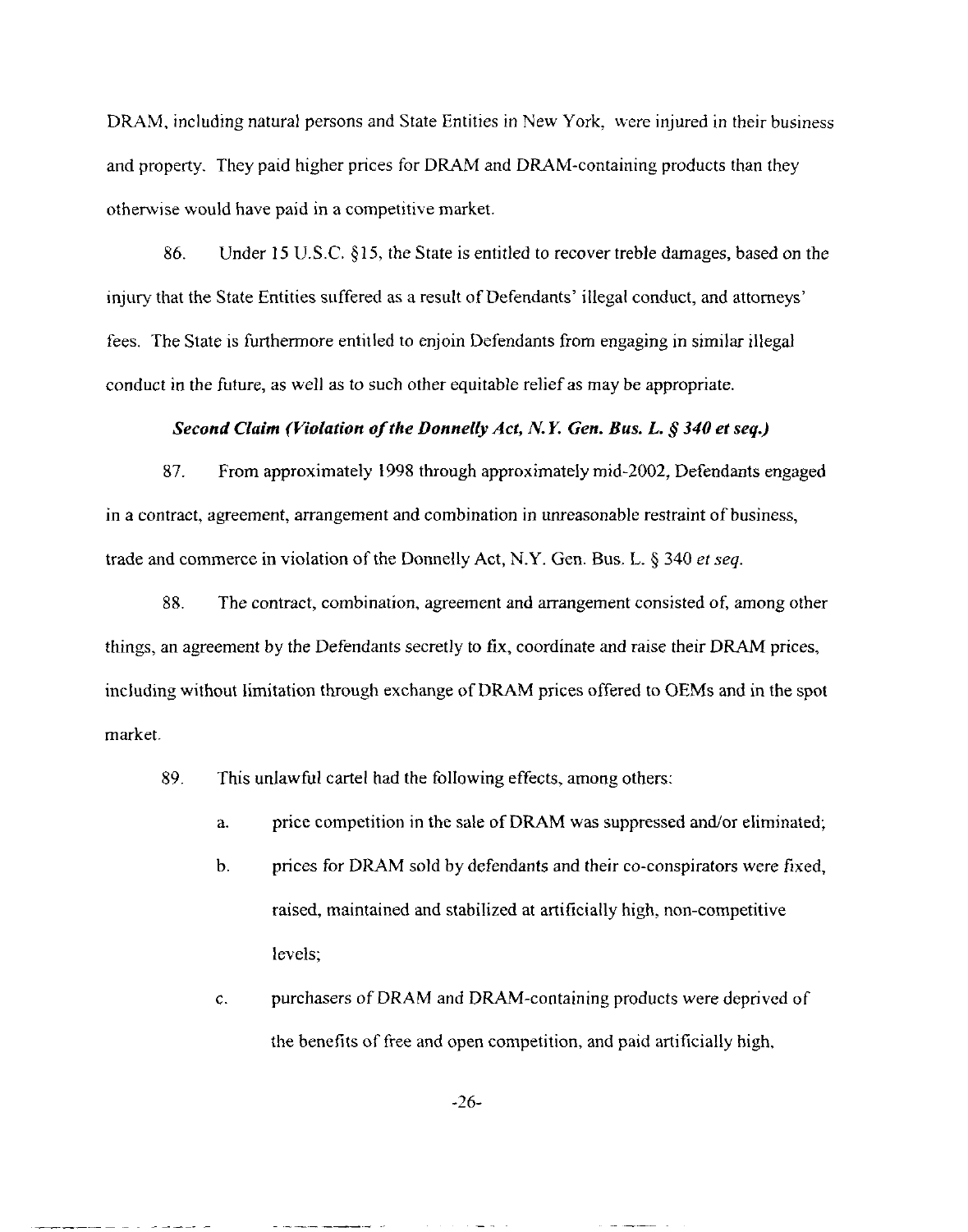supra-competitive prices for DRAM and DRAM-containing products, or purchased products that contained less memory, or were otherwise of lower quality, than they would have been absent the conspirators' illegal acts, or were unable to purchase products that they would otherwise have purchased absent the illegal conduct.

90. The conduct set forth above is a per se violation of the Donnelly Act.

91. As a result of the conspiracy, the Defendants' customers, OEMs and end-users of DRAM, including natural persons and State Entities in New York, were injured in their business and property. They paid higher prices for DRAM and DRAM-containing products than they otherwise would have paid in a competitive market.

92. On behalf of all State Entities that purchased DRAM-containing products or DRAM, directly or indirectly, from Defendants or their co-conspirators, and on behalf of all natural persons in New York who purchased DRAM-containing products or otherwise purchased DRAM indirectly, the State is entitled to recover three-fold the actual damages sustained as a result of Defendants' illegal conduct, and attorneys' fees . The State, in its sovereign capacity, also is entitled to recover civil penalties under N.Y. Gen. Bus. L  $\S$  342-a. The State further is entitled to enjoin Defendants from engaging in similar illegal conduct in the future, as well as such other relief as may be appropriate.

## *Third Claim (N. Y. Exec. L. § 63(12))*

93. From approximately 1998 through approximately mid-2002, the Defendants engaged in repeated and persistent fraudulent and illegal acts, in the conduct of their businesses, by illegally conspiring to fix, coordinate and raise their DRAM prices, including through

-27-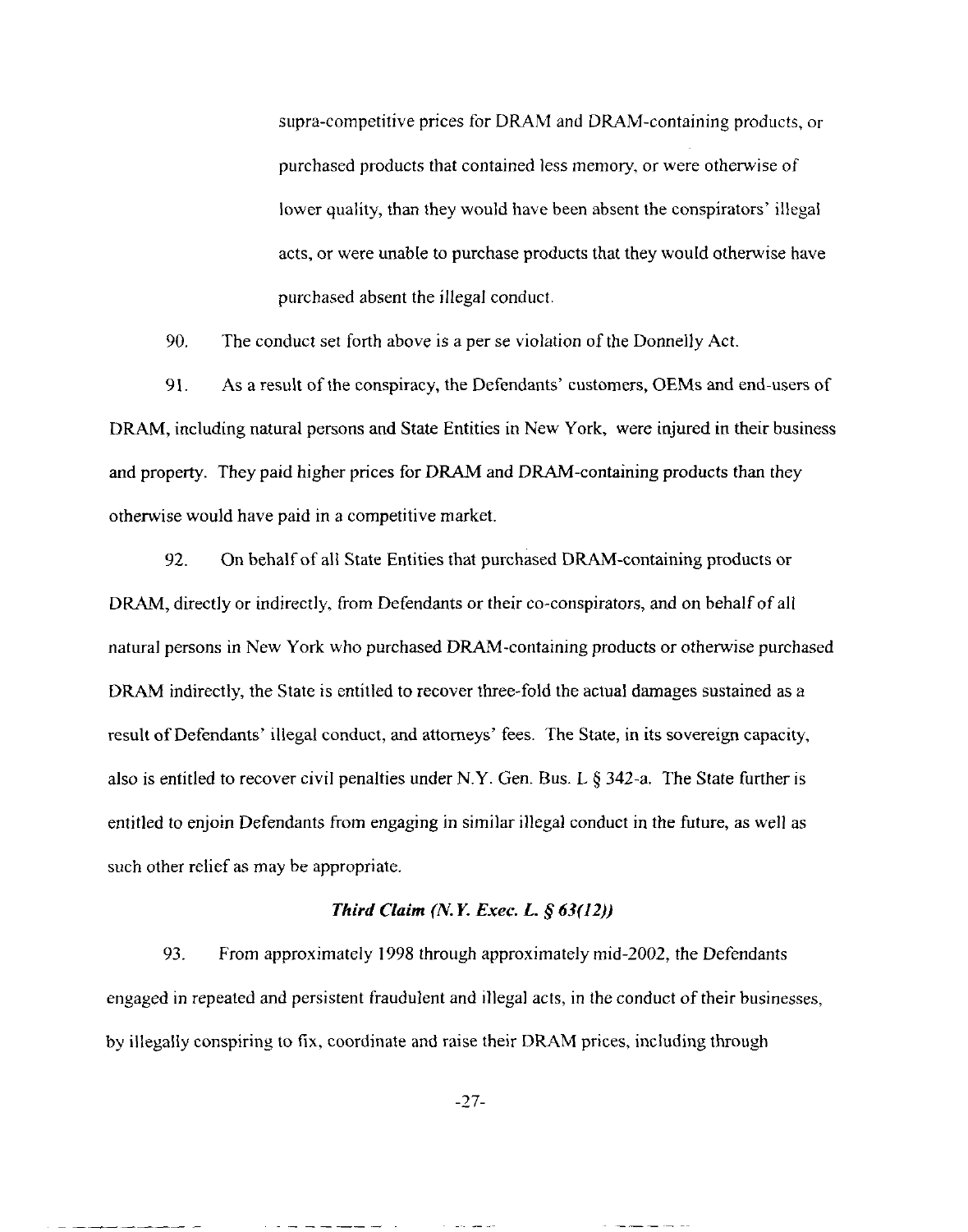coordinating their prices to OEMs and in the spot market .

94. Defendants' conduct violated the Sherman Act, 15 U.S.C. § 1, the Donnelly Act, N.Y. Gen . Bus. L. § 340 *et seq.,* as well as state antitrust laws throughout the United States, and N.Y. Exec. L. § 63(12).

95. On behalf of all State Entities that purchased DRAM-containing products or DRAM, directly or indirectly, from Defendants or their co-conspirators, and on behalf of all natural persons in New York who purchased DRAM-containing products or otherwise purchased DRAM indirectly, the State is entitled to recover three-fold the actual damages sustained as a result of injury caused by Defendants' violations of N.Y. Exec. L.  $\S 63(12)$ . The State further is entitled to enjoin Defendants from engaging in similar illegal conduct in the future, as well as to such other equitable relief as may be appropriate.

### *Fourth Claim (California Cartwright Act)*

96. From approximately 1998 through approximately mid-2002, defendants and their co-conspirators entered into and engaged in a continuing unlawful trust in restraint of the trade and commerce described above in violation of Section 16720, California Business and Professional Code (the "Cartwright Act").

97. The trust consisted of, among other things, an agreement by the Defendants secretly to fix, coordinate and raise their DRAM prices, including without limitation through exchange of the DRAM prices offered to the OEMs and in the spot market.

98. This unlawful cartel had the following effects, among others:

- a. price competition in the sale of DRAM was suppressed and/or eliminated;
- b. prices for DRAM sold by defendants and their co-conspirators were fixed,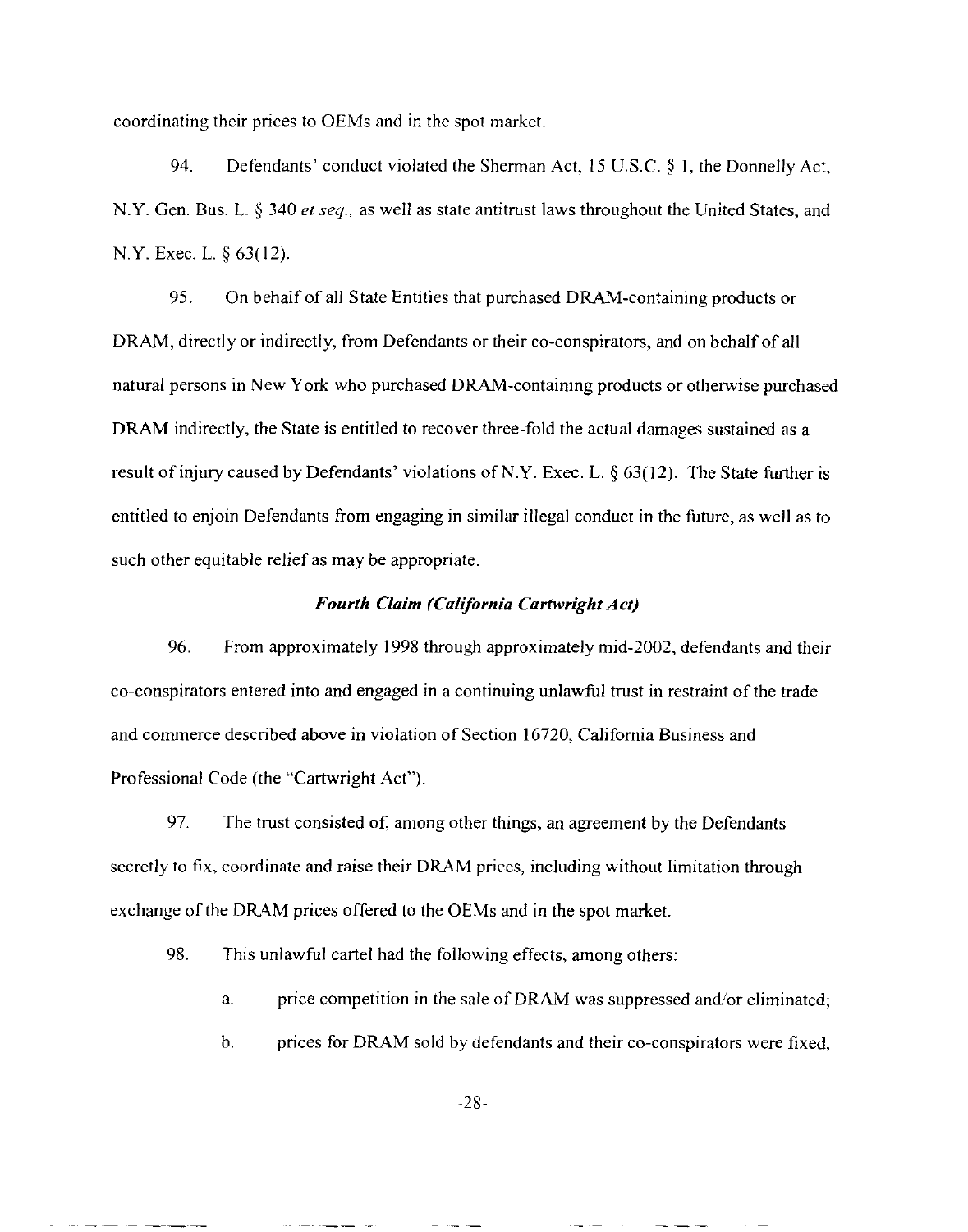raised, maintained and stabilized at artificially high, non-competitive levels;

c. purchasers of DRAM and DRAM-containing products were deprived of the benefits of free and open competition, and paid artificially high, supra-competitive prices for DRAM and DRAM-containing products, or purchased products that contained less memory, or were otherwise of lower quality, than they would have been absent the conspirators' illegal acts, or were unable to purchase products that they would otherwise have purchased absent the illegal conduct.

99. The conduct described above constitutes a per se violation of the Cartwright Act .

100. As a result of the conspiracy, the Defendants' customers, OEMs and end-users of DRAM, including natural persons and State Entities in New York, were injured in their business and property. They paid higher prices for DRAM and DRAM-containing products than they otherwise would have paid in a competitive market.

101. On behalf of all State Entities that purchased DRAM-containing products or DRAM, directly or indirectly, from Defendants or their co-conspirators, and on behalf of all natural persons in New York who purchased DRAM-containing products or otherwise purchased DRAM indirectly, the State is entitled to recover three-fold the actual damages sustained as a result of Defendants' illegal conduct, and attorneys' fees. The State further is entitled to enjoin Defendants from engaging in similar illegal conduct in the future, as well as such other relief as may be appropriate.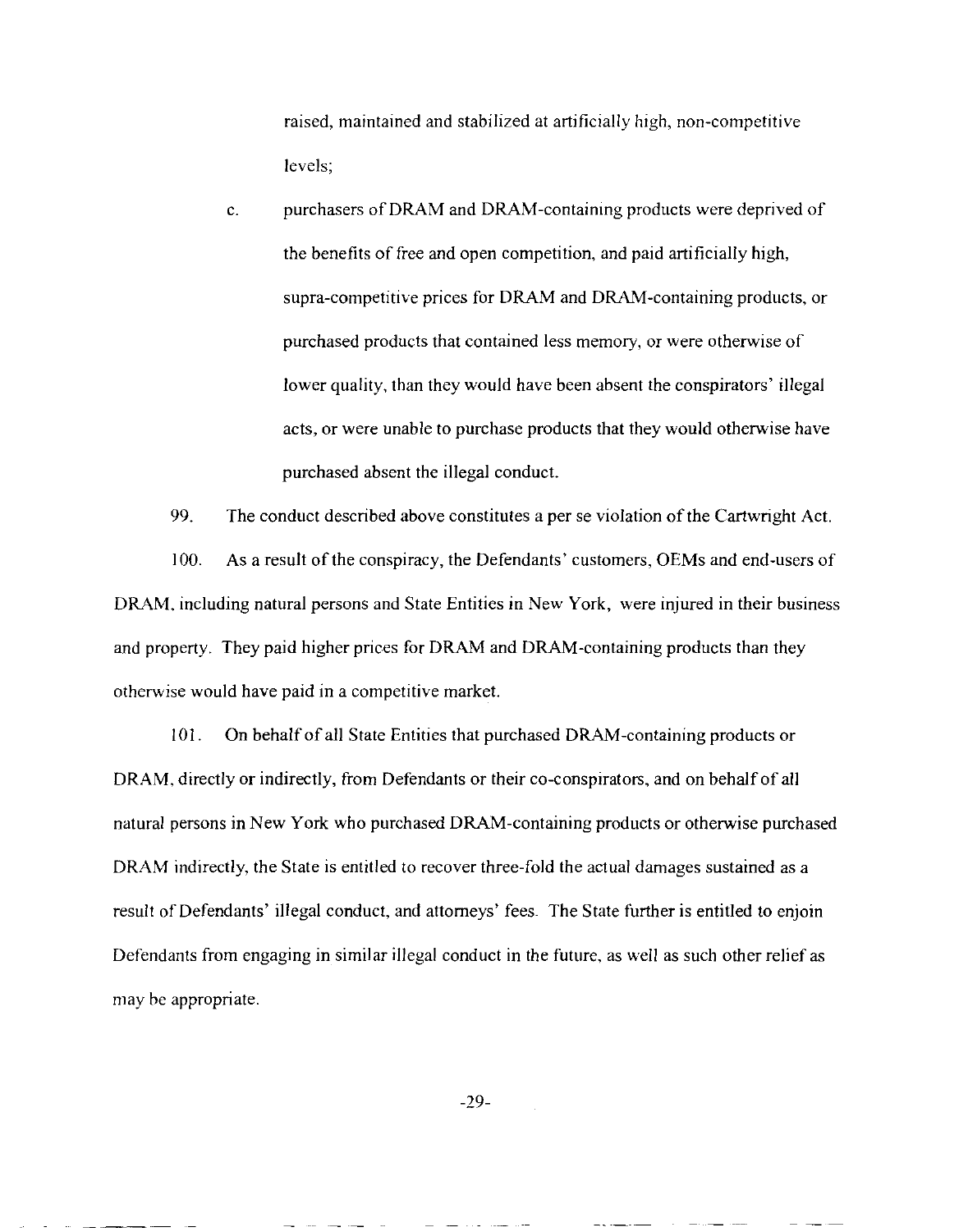#### **RELIEF SOUGHT**

Accordingly, Plaintiff State of New York requests judgment as follows :

a. Adjudging and decreeing that Defendants have engaged in conduct in violation of Section 1 of the Sherman Act, 15 U.S.C. §1, the Donnelly Act, N.Y. Gen. Bus. L. § 340 *et seq*, N.Y. Exec L.  $\S 63(1)$ , and the Cartwright Act, Section 16720, California Business and Professional Code.

b. Awarding damages in an amount proven at trial to have been sustained by the State and those on whose behalf it sues, trebled as provided by law, against Defendants, jointly and severally.

c. Awarding disgorgement, restitution or such other equitable relief as may be appropriate, in an amount to be proven at trial, by the State and those on whose behalf it sues, against Defendants, jointly and severally.

d. Awarding the State of New York civil penalties against each Defendant, pursuant to New York Gen. Bus. Law  $\S$  342-a;

e. Enjoining and restraining Defendants, their affiliates, assignees, subsidiaries , successors and transferees, and their officers, directors, partners, agents and employees, and all other persons acting or claiming to act on their behalf or in concert with them, from engaging in any conduct, contract, combination or conspiracy, and from adopting or following any practice , plan, program or device having a purpose or effect similar to the anti-competitive actions set forth above;

f. Awarding the State of New York the costs of this action, including reasonable attorneys' fees, and expert fees; and

-30-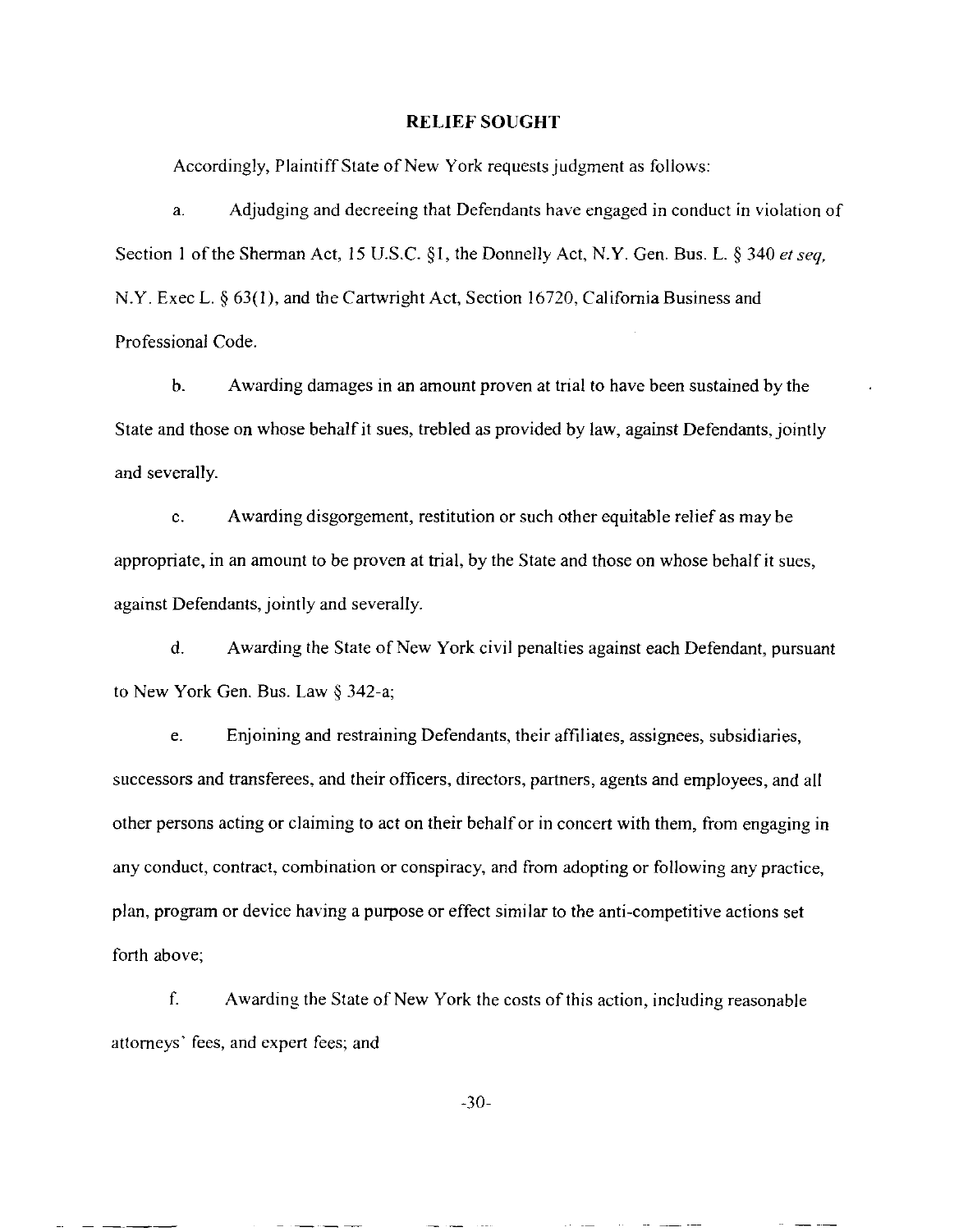Directing such other and further relief as may be just and proper. g.

Dated: New York, New York July 13, 2006

> ELIOT SPITZER Attorney General of the State of New York Antitrust Bureau 120 Broadway, 26th Floor New York, New York 10271 (212) 416-8282

By:  $\epsilon$ JAY L. HIMES Bureau CA **Antitrust Bureau** 

RICHARD L. SCHWARTZ JEREMY R. KASHA Assistant Attorneys General Antitrust Bureau

 $\sim$   $\sim$   $-$ 

 $\bar{L}$